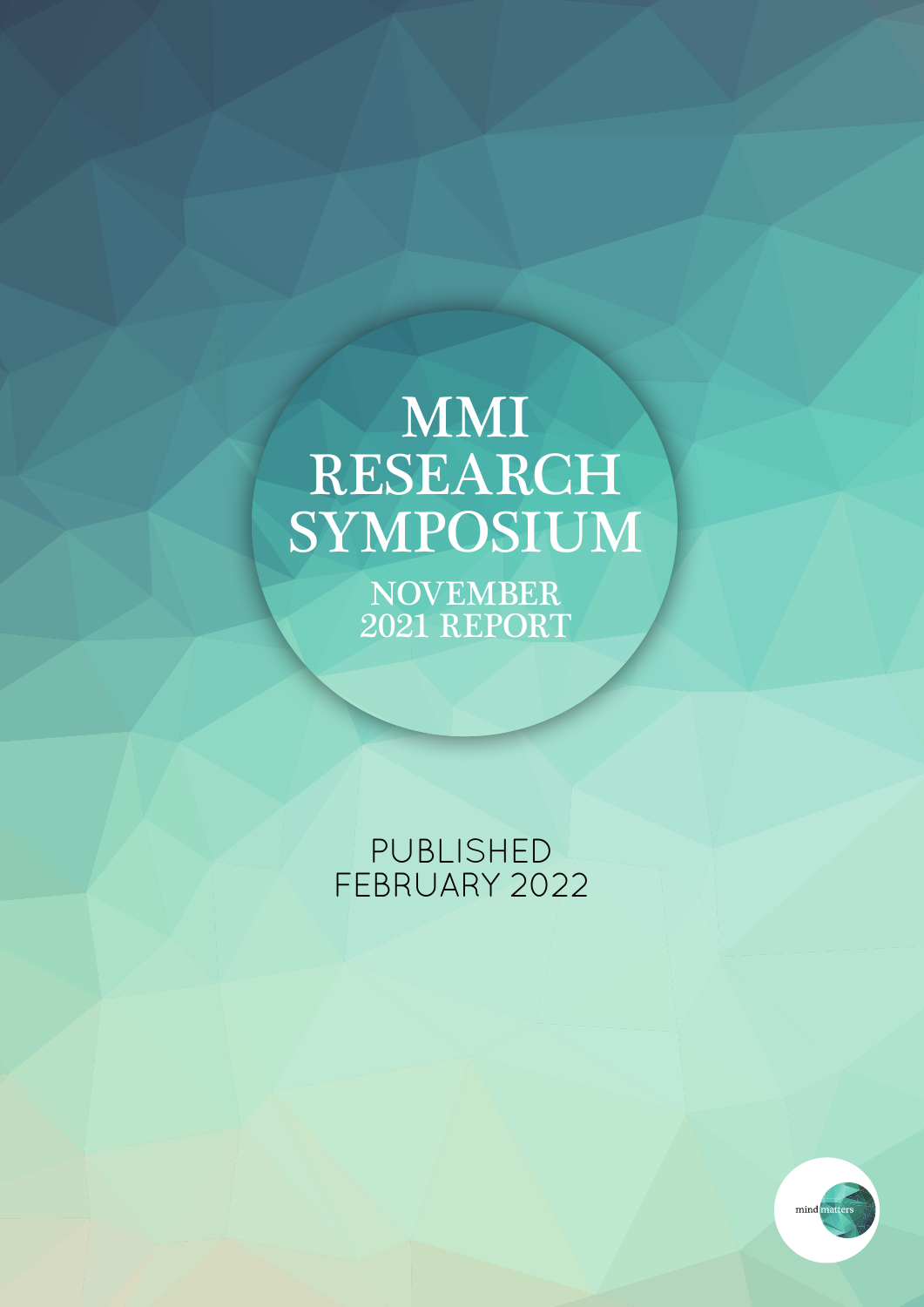# INTRODUCTION

Dear colleague



The third Mind Matters Research Symposium, which was held virtually for the first time, brought together a wealth of dedicated researchers from across the globe who all care passionately about improving the mental health of those working within the veterinary professions.

Featuring presentations from researchers based in the UK, the US, Hong Kong, Australia, Germany, and the Netherlands, the event served as an important reminder that the UK is not alone in facing these challenges – these are global challenges which we must address together. The symposium provided a perfect example of what can be achieved when we work together as a global community and, from this, we can glean great hope that a more positive future lies ahead.

This report, produced by the Royal College of Veterinary Surgeons' Mind Matters Initiative, provides an overview of the day and contains summaries of each of the presentations.

It is common knowledge that the veterinary professions experience higher levels of mental ill-health compared to that of the general population, and that there are many complex factors that contribute to this. This is why research is so important, as it only through gaining a thorough understanding of these problems and their impacts that we can hope to progress. Hearing about the latest research in the field was hugely promising and, when informing evidence-based interventions,

will play and invaluable role protecting the mental health of those working in the veterinary professions both now and in the future.

As the Director for the Advancement of the Professions at the RCVS, the Department under which the Mind Matters Initiative falls, I am incredibly proud of how the day went and feel inspired that, despite the obvious challenges, positive change is afoot.

I would like to thank all the presenters for their brilliantly insightful future-focused presentations, which provided much food for thought. The day would not have been possible without those who presented and spoke about the research.I would also like to thank the delegates for supporting the event and being so actively engaged in the discussions – together we make up the past, present and future of the professions and all play an important part in making the veterinary world the best it can possibly be.

Finally, many thanks to Rosie Allister for co-ordinating a fantastic programme and to the wider Mind Matters Team, especially Lisa Quigley, and the RCVS Communications Team for organising such an insightful and valuable event.

Best wishes

Jngharad

Angharad Belcher RCVS Director for the Advancement of the Professions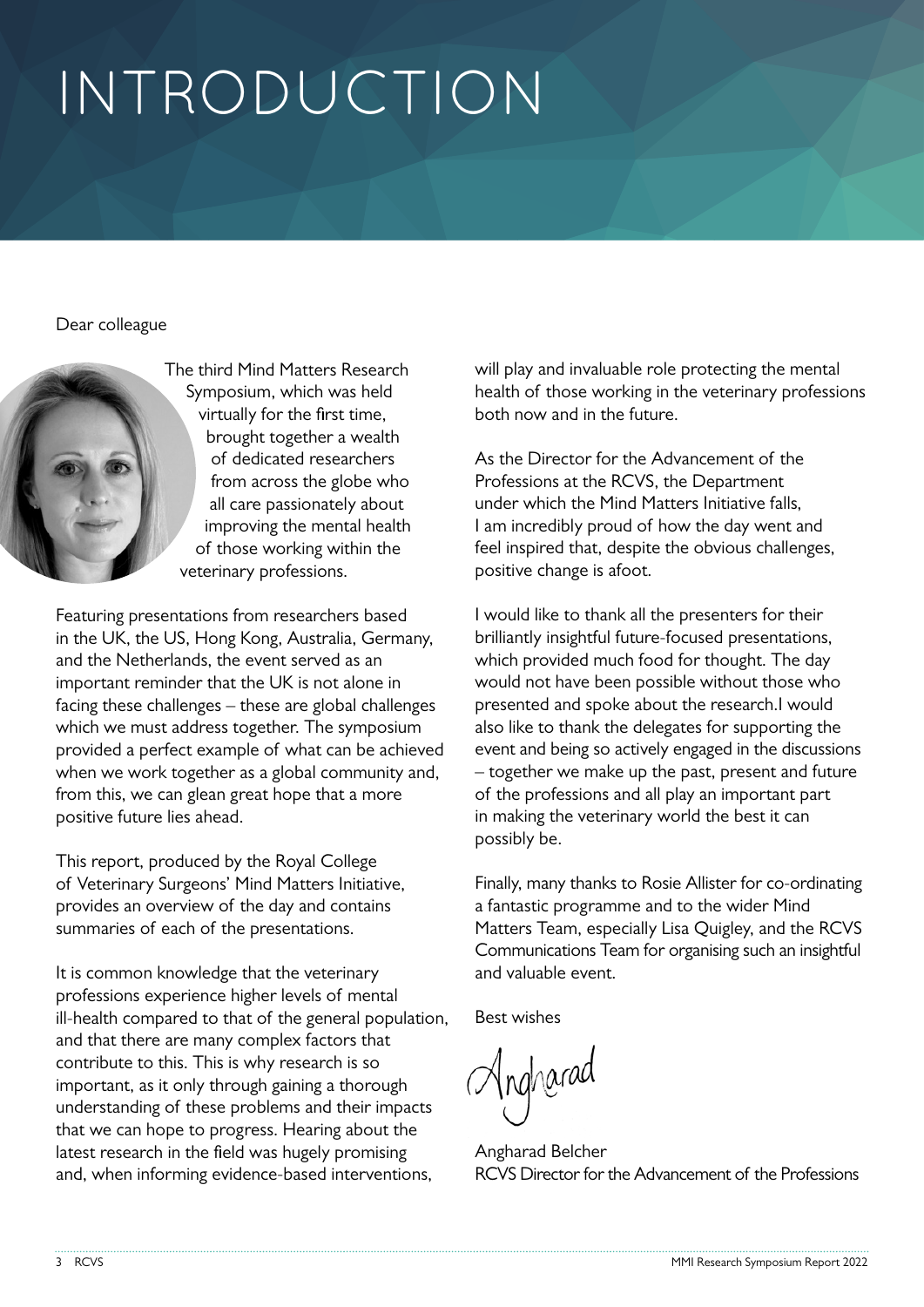# PLENARY SPEAKERS

# **When it is darkest: Understanding Suicide Risk**

### **Professor Rory O'Connor PhD FAcSS,**

Rory O'Connor PhD FAcSS is Professor of Health Psychology at the University of Glasgow in Scotland, President of the International Association for Suicide Prevention and a Past-President of the International Academy of Suicide Research.

Rory leads the Suicidal Behaviour Research Laboratory at Glasgow, one of the leading suicide/ self-harm research groups in UK, and the Mental Health & Wellbeing Research Group at Glasgow. He as published extensively in the field of suicide and self-harm and is author of *When it is darkest: Why people die by suicide and what we can do to prevent it* (2021).

Rory is Co-Editor-in-Chief of *Archives of Suicide Research* and Associate Editor of *Suicide and Life-Threatening Behaviour.* He acts as an advisor to a range of national and international organisations including national governments on the areas f suicide and self-harm. He is also Co-Chair of the Academic Advisory Group to the Scottish Government's National Suicide Prevention Leadership Group.

### **Summary**

Rory introduced his talk saying he had worked in the field of suicide prevention for over 25 years. Rory said his latest book, *When it is darkest*, was a culmination of his research into understanding suicide risk and would serve as the basis for his presentation.

To begin, Rory gave some background into the global impact of suicide and its ripple effects.

He estimated that there are around 703,000 deaths by suicide each year, with each suicide affecting an average of 135 people who knew each person in some capacity. This means that globally each year around 95 million people are impacted by suicide. He said men are more likely to die by suicide than women and it was more common in disadvantaged areas.

He then went on to explain the elevated rate of suicide in vets, saying that veterinary surgeons were three to four times more likely to die by suicide than the general public.

Rory's recent investigation, the UK Covid-19 Mental Health and Wellbeing Study, looked at the immediate and medium-term impact of the Covid-19 pandemic, which required social distancing and self-isolation, on people's mental health and wellbeing in the UK. He said data taken during the first stage of the pandemic didn't show any consistent evidence for an increase in suicide risk, but this could not tell us anything about the potential long-term impacts. However, rates of suicide ideation increased, with young people reporting the highest rates.

ow<br>**ow**<br>or an<br>ut this<br>about<br>pacts. **Data**<br>
of th<br>
any a<br>
incre<br>
could<br>
the p **Data taken during the first stage of the pandemic didn't show any consistent evidence for an increase in suicide risk, but this could not tell us anything about the potential long-term impacts.**

Rory then covered some key myths surrounding suicide and what we could do to help. He started by highlighting that there was no evidence that asking someone about suicide would somehow 'plant' the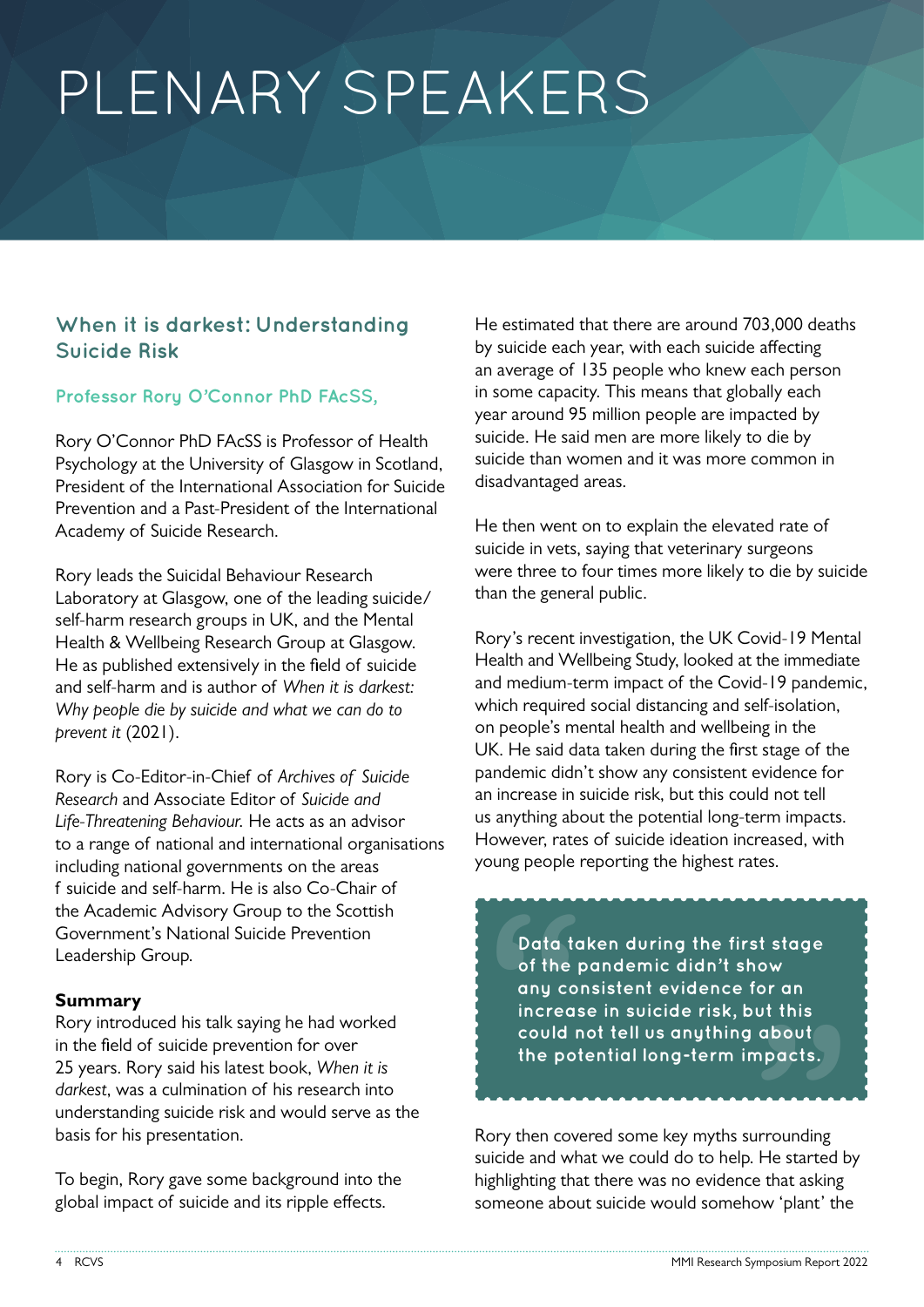# PLENARY SPEAKERS

idea in their head. In fact, there was evidence to the contrary. Asking someone if they plan on taking their own life would be more likely to prompt them to seek support.

Rory said that understanding suicide prevention was complex as it was a multifactorial subject. There were many factors associated with suicide risk, but it was important to understand how these factors impacted on the way in which individuals saw their past, present, and future. For many, suicide was driven by a feeling of entrapment in their mental pain.

Rory then explained the science behind this through the Integrated Motivational-Volitional (IMV) model of suicide behaviour, which served as a way of bringing together the different theoretical understandings of suicidal risk. The model argued that suicidal thinking emerges when someone feels humiliated and defeated and feels that they cannot escape this entrapment. This happens within the motivational phase and was the final part of a common pathway leading to the emergence of suicidal thinking or ideation. The sense of defeat and entrapment could also be driven by rejection, loss, and shame.

He then went on to explain how the factors that led people to becoming suicidal were different from the factors that helped us understand who would act on their thoughts. Entrapment and feeling like a burden on others were the key drivers for suicidal thinking over time, particularly feelings of internal mental pain, which could not be controlled. He said that in order to understand suicide risk, we first needed to understand the drivers of internal entrapment.

Rory spoke about how to reduce the risk of suicidal ideation turning into suicidal action. He said that whilst we could not predict suicide, we could better

understand who was more at likely to cross the line from suicidal thoughts to suicidal acts. It has been discovered that people were more likely to attempt suicide in the presence of the following eight factors:

- Access to means
- Planning
- Exposure to suicide or suicidal behaviour
- **Impulsivity**
- Physical pain sensitivity/endurance
- Fearlessness about death (relevant in veterinary context as often exposed to death)
- Mental imagery
- Past suicidal behaviour

He described a range of interventions that could interrupt the transition from suicidal thoughts to suicide attempts. These included psychosocial interventions, brief interventions (such as safety planning interventions), and pharmacological interventions.

To conclude, Rory highlighted that suicide was more about ending pain, and that ending one's life was often a result of entrapment. He said that preventing suicide took more than treating mental health problems, as there was a range of factors which needed to be considered such as tackling inequality, stigma, discrimination, and the Covid-19 pandemic.

In a veterinary context, high suicide levels could be explained by regular exposure to death as well as isolation, stress, and access to means. It was these factors which might make people more likely to progress from suicidal thoughts to suicidal acts. To end, Rory stated the importance of remembering that the factors that led to suicidal thoughts were different from those associated with suicide attempts/death.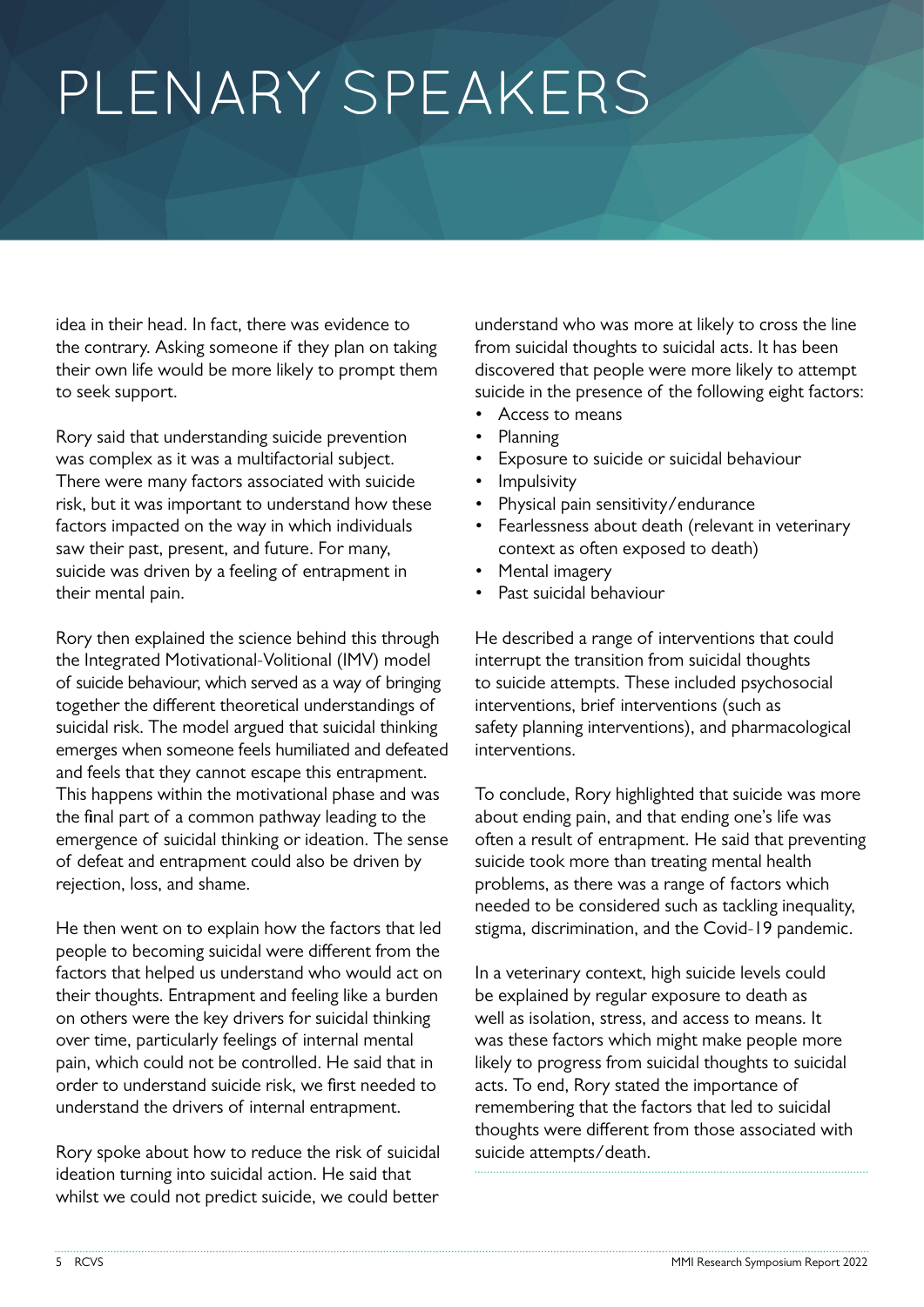**RG.1 – Experiences of racism and its impacts on mental wellbeing in Black, Asian and Minority Ethnic people working and studying in the UK veterinary sector**

### **Dr Victoria Crossley BSc BVM&S PGCertVetEd PhD FHEA MRCVS**

### **Navaratnam Partheeban BVM&S BSc(Hons) PGCert(DHH) PIAgrM FRSA MRCVS**

Victoria graduated from the University of Edinburgh in 2009 and worked for four years in small animal practice before taking up the post of Pfizer Feline Fellow at the University of Bristol. In 2014, she undertook a PhD investigating the aetiology of feline hyperthyroidism at the Royal Veterinary College (RVC), where she subsequently worked as Impact Case Manager whilst teaching and tutoring on the BVetMed course. Victoria is currently Teaching Fellow in Research Impact and Cornerstone at Imperial College, London.

Navaratnam (Theeb) is a farm vet. He is dedicated to working to support the sector in helping attract people from non-traditional backgrounds. This has included being a trustee of a City Farm and the Country Trust. Navaratnam is a co-founder of the British Veterinary Ethnicity and Diversity Society (BVEDS) and a founding BiPOC Working Group member at the Land Workers Alliance (LWA). He was recognised as an Oxford Farming Emerging Leader in 2020. As a Nuffield Farming Scholar 2021, he is completing his project on looking at 'Promoting and supporting ethnic minorities in the agricultural, farming and veterinary sector'.

### **Summary**

Victoria began the talk by explaining how lack of diversity was a huge issue within the UK veterinary profession. Only 3.5% of UK vets and 2% of vet nurses are from a Black, Asian or minority ethnic (BAME) background. Discrimination and lack of awareness also pose huge problems. She cited a recent British Veterinary Association (BVA) survey in which 55% of vets said they weren't concerned about diversity and 44% stated they weren't concerned about discrimination. By contrast, in the same survey, 26% of BAME respondents stated they had experienced discrimination and over half of these people stated that these events hadn't been dealt with satisfactorily. Victoria said this highlighted the importance of understanding the barriers to inclusivity for the industry as whole, as attracting and keeping a diverse profession has shown to both improve performance and productivity in the workplace.

Victoria then explained that many non-vet specific studies had shown there was a strong association between experiences of racism and negative mental health and wellbeing, and that little research had been done on this in the veterinary profession.

Introducing their project, Victoria said the aim was to understand experiences of racism and its effects on the mental wellbeing of BAME people working/ studying in the UK veterinary sector.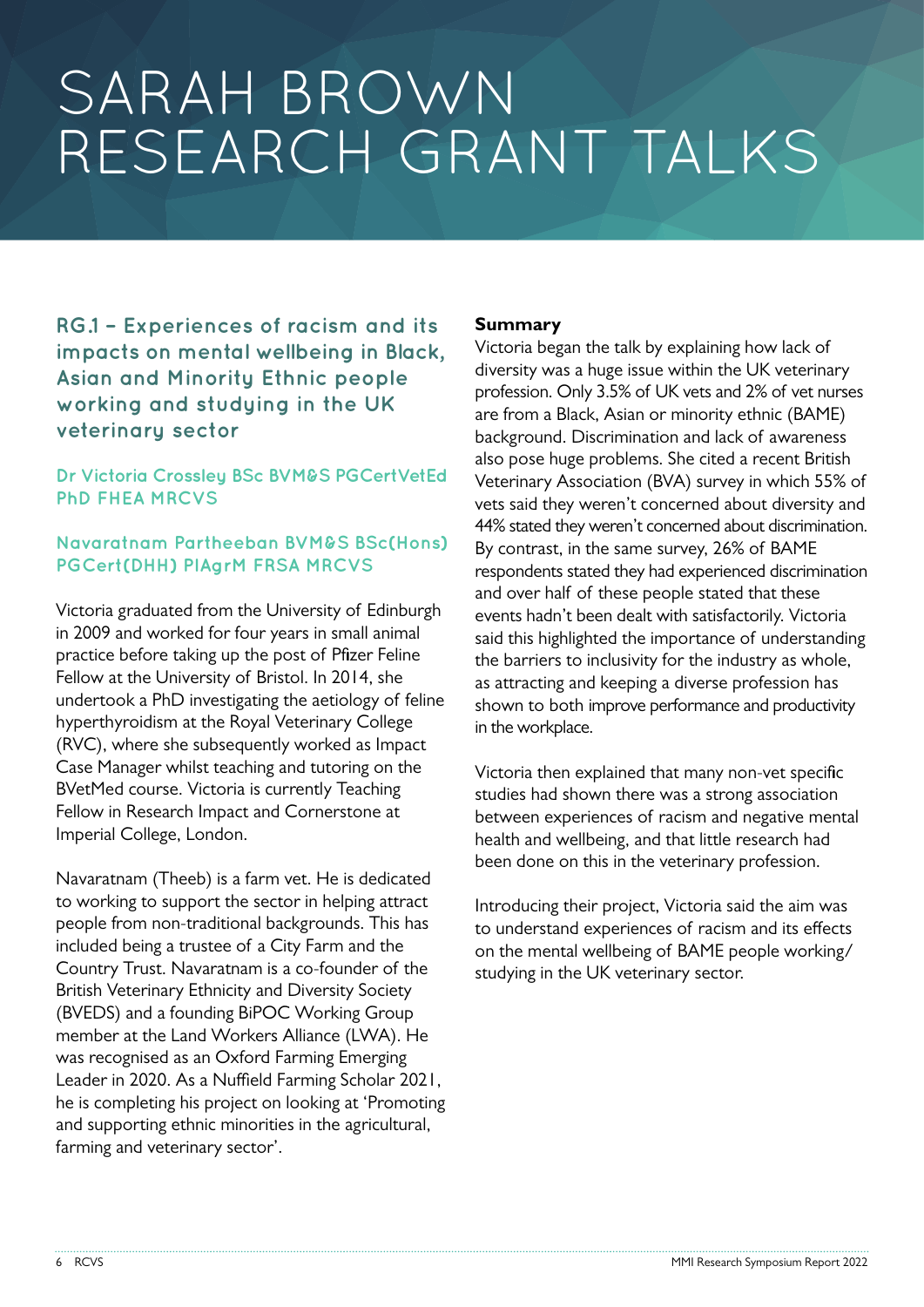In terms of the objectives, she said they were to:

- Describe BAME individuals' experiences of racism whilst working/studying in the UK veterinary sector;
- Describe the impact that experiences of racism have had on mental wellbeing and job satisfaction;
- Determine what BAME individuals thought could or should be done to tackle racism in the veterinary sector;
- And highlight issues for consideration in the design of appropriate interventions.

To carry out their research, the team created an anonymous online questionnaire that was disseminated through UK veterinary groups, societies, organisations and institutions. The survey, known as the Race Together Survey, was open to BAME people currently working or studying in the veterinary sector in any capacity in the UK. There were 265 respondents, the majority of whom were vets and vet students, but also included vet nurses, vet nurse students, academics, practice managers etc. Most people were from Asian or mixed ethnic backgrounds, with a small number of black participants and those of other ethnicities.

Theeb then introduced the three main themes obtained from the data. These were:

- Alienation and insecurity
- Homogenisation and 'inferiorisation'
- Disappointment and futility

After providing an analysis of each theme, Theeb explained how identity conflict could be defined as a common overarching theme across all the other three themes. He said the survey participants' own sense of identity, for example, being a British citizen, a good vet, an intellectual person, clashed with white people's perceptions of them, for example, as foreign, unsuitable for the veterinary profession, inferior. This perceptual mismatch then caused internal identity conflict.

Theeb used many research participant quotes to explain each of the identified themes and highlighted that it was the impact of comments that mattered, not the intent with which they were said. He concluded by summarising what lessons could be learnt by the sector from their research. The aim of the study wasn't to prove that racism was real and present in the UK veterinary profession, as it was evident that it was, but more about understanding how racism affected people.

The study showed that racism negatively affected BAME people's wellbeing both within and beyond their workplace. For the profession to change,

**y** showed t<br>y affected<br>p both with<br>kplace. The space<br> **The space**<br>
well their<br>
space of the space of the space of the space of the space of the space of the space of the space of the space of the space of the space of the space of the space of the space of the spac **The study showed that racism negatively affected BAME people's wellbeing both within and beyond their workplace.**

Theeb highlighted the importance of good leadership, and the need for members of the profession to take responsibility for their own actions, the actions of others, and for actions within the whole sector. He emphasised that support was needed from allies as well as from people within the BAME community. He said that even if racism didn't affect individuals personally, it didn't mean people couldn't contribute to real change. He ended by thanking MMI, via the Sarah Brown Mental Health Research Grant, for helping to fund the research, the participants in the Race Together Survey, and the organisations who helped disseminate the survey.

Victoria and Theeb's research project is ongoing.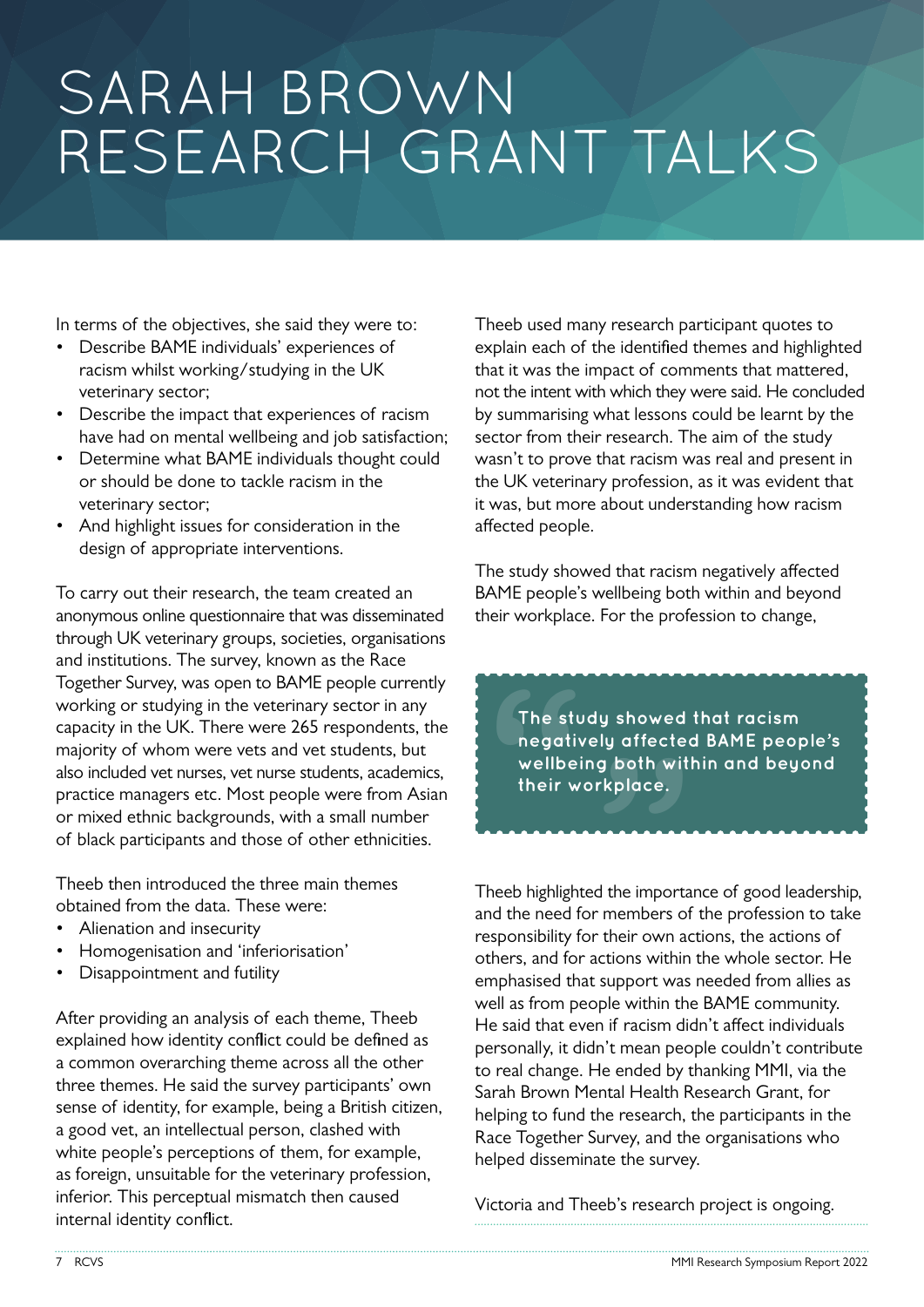## **RG.2 – Experiences and impact of moral injury in UK veterinary professional wellbeing**

### **Dr Victoria Williamson**

Victoria is a research fellow at King's College London (KCL) and the University of Oxford. At King's College London, Victoria's research focuses on psychological adjustment after traumatic events, including combat trauma, human trafficking and moral injury. At the University of Oxford, her research aims to identify effective approaches to screen for child mental health difficulties in schools and deliver an accessible intervention to support child adjustment.

#### **Summary**

To start her talk, Victoria introduced concept of moral injury describing it as the profound distress that can be experienced following a transgressive act that violates one's moral code. She said the vast majority of the research conducted so far on the concept had been within the context of the military but that it could also apply to medicine, policing, social work and, with their research, the veterinary field.

To provide further context, Victoria gave the main categories of potentially morally injurious events that could be experienced. Morally injurious events could come about through the individual's commission (ie doing something that should not have been done), omission (letting something happen without intervention), or betrayal (usually involving a higher authority failing to protect the individual's safety).

Victoria said there had been a recent uptick in research on moral injury and while it wasn't a mental health condition in itself, potentially morally injurious events could lead to negative feelings about yourself, others and the world as well as feelings of shame,

guilt, anger and disgust. These could in turn lead to the development of mental health conditions, including posttraumatic stress disorder (PTSD).

In their research on the impact of moral injury on veterinary professionals, Victoria said her team at KCL had launched an online questionnaire and conducted 10 in-depth qualitative interviews. Both the surveys and the interviews were anonymous.

Although the research had not yet been published, Victoria gave delegates an overview of some of the key findings, covering the type of morally injurious events that occur in veterinary practice, the psychological impacts and the potential applications for the results they had garnered so far.

The research by Victoria and her team at KCL is ongoing but she said those who were interested could find out more at: **[kcmhr.org/moral-injury](https://kcmhr.org/moral-injury/)**

**RG.3 – How farm vets cope: an exploration of how vets cope with the daily challenges of farm animal practice and how best these coping mechanisms might be developed into tools which can be easily accessed by the livestock veterinary community**

### **Dr Kate Stephen**

Kate is an experienced qualitative social scientist and project manager. Based in the Epidemiology Research Unit, Inverness, in the Scottish Highlands, Kate's work involves an holistic view of human behaviour in the context of livestock disease, focusing on biosecurity practices and antimicrobial use. Informed by her research background in rural Public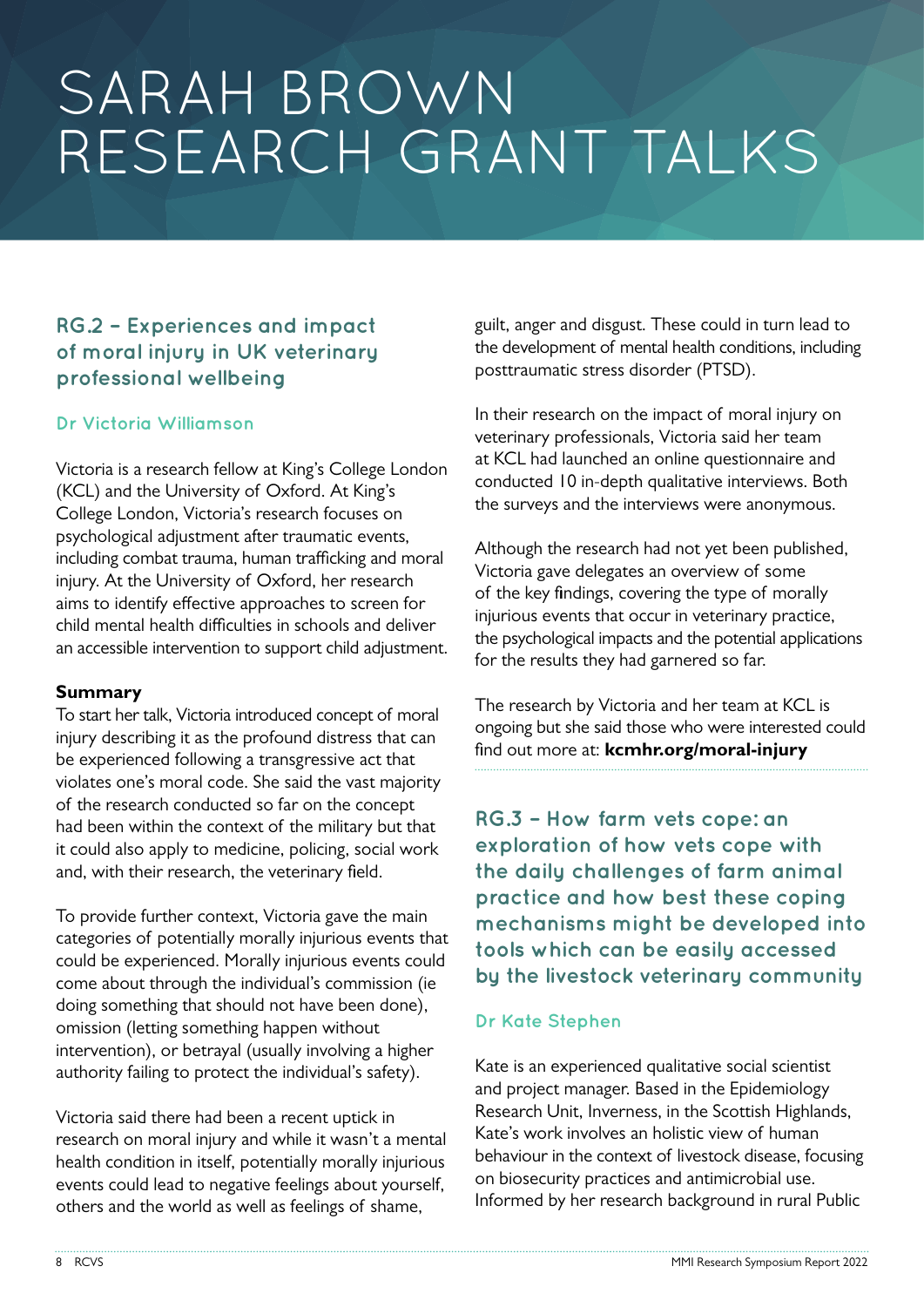Health, she tries to adopt a farmer-/vet-centric approach and is involved in the development of preventative and self-management mental health interventions in farming communities.

#### **Summary**

In her presentation, Kate gave an overview of the first year of her work funded by the Sarah Brown Mental Health Research Grant.

She began by introducing her project's aims, which were to gather the views and experiences of farm animal vets to identify mechanisms that could be used to promote job satisfaction, and to break the cycle of negative thoughts that occured during periods of poor mental wellbeing or in response to setbacks and failure. Kate and her team wanted to use a co-production approach to ensure the views of vets were incorporated into every part of the process.

They conducted 31 interviews in total and most of the participants were male and working in farm practice. The interviews were then transcribed and analysed.

<sup>†</sup><br>!t farmers<br>spect<br>eir own<br>validity. **Worl**<br>
first<br>
as gr<br>
acad<br>
didn<br>
this c<br>
expe **Working with farmers for the first time could also be difficult as graduates were full of academic knowledge, but farmers didn't always value or respect this as they often felt their own experience had greater validity.**

She went on to explain what they discovered, starting with the 'shell shock' new graduates faced when transitioning from the collaborative supportive environment of vet schools, into practice life, which

involved a lot of time spent alone on farms. Working with farmers for the first time could also be difficult as graduates were full of academic knowledge, but farmers didn't always value or respect this as they often felt their own experience had greater validity. Furthermore, the nature of the work could be repetitive and not overly intellectually stimulating compared to university. Therefore, it was important to manage graduate expectations.

Moving on from graduates, Kate explained that farm vets in general thought the best part of the job was lambing and calving. Peer and managerial support were also cited as important. Those who felt unsupported by peers and managers felt more vulnerable and isolated. Participants said continuing professional development (CPD) and working on other intellectually stimulating projects were useful in alleviating intellectual boredom.

Kate then moved onto how farm vets cope when things go wrong, ie animals dying because farmers failed to phone the vet in time, or animals dying from disease which could have been prevented had farmers followed previous veterinary advice. These situations could leave farm vets questioning their competency even if they were not in the wrong. Feelings of failure and frustration were also common, especially when having to deal with the emotional response of the farmers who were often angry at the vet even if it wasn't their fault.

Those feelings were complicated by the isolating nature of the job. For example, vets undertaking long drives home alone could be problematic as it gave rise to rumination. Working long hours and dealing with emotionally-challenging situations was physically and emotionally exhausting, which impacted overall wellbeing and health and safety.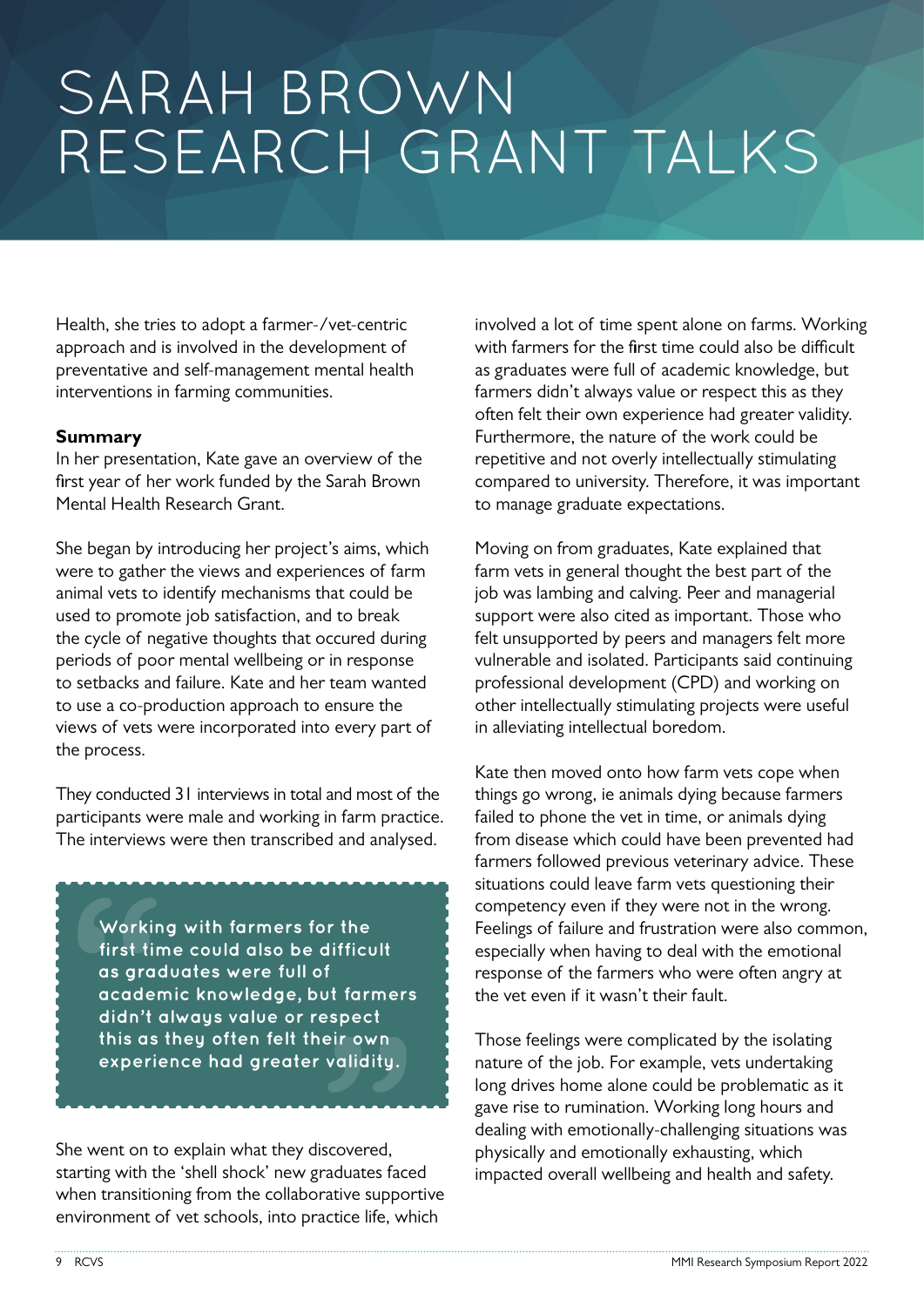The research also found that working on a farm could be dangerous, as animal behaviour could be unpredictable. It could also be difficult for farm vets to say no to putting themselves in a dangerous situation, especially if they felt pressured to do so. If farm vets felt valued and supported, they were much more likely to feel empowered to say no, but if they felt their practice valued them less than the farmer client, they were less likely to look after themselves and stay safe.

Kate said that the research demonstrated that striking a healthy work-life balance was also important. Having set rotas was also useful in allowing vets to plan time off.

Kate explained there were three main trigger points in the study that indicated when farm vets were most likely to deteriorate. Trigger point one was as a new graduate due to the 'shell shock' of moving away from support networks and the difficulty of integrating into new rural communities. Trigger point two was around five years into a farm vet career when people started doubting their career choice. They compared themselves to others who were in the same stages of their careers but were often earning more money for doing seemingly easier work. This led to feelings of entrapment as they didn't want to let themselves or their families down by giving up on a career that they had worked so hard for. The third trigger point was for people starting managerial roles. Experienced farm vets were often placed in managerial positions without management training and found the added responsibility of supporting a team very demanding. This, in turn, made achieving a healthy work-life balance much more difficult.

To conclude, Kate gave her own thoughts on what difference it could make if people put the needs of their employees before the needs of their clients by truly valuing them and their work. She then spoke about what this might look like if this concept was extended to farmers. For example, if farmers were encouraged to treat farm vets with more respect and made aware of the benefits of putting the needs of vets first, then wider benefits for livestock health, for the farmers as clients, and for practices as businesses would be much more likely to emerge.

More information about Kate's project can be found on its website **[www.howfarmvetscope.co.uk](https://www.howfarmvetscope.co.uk/)**.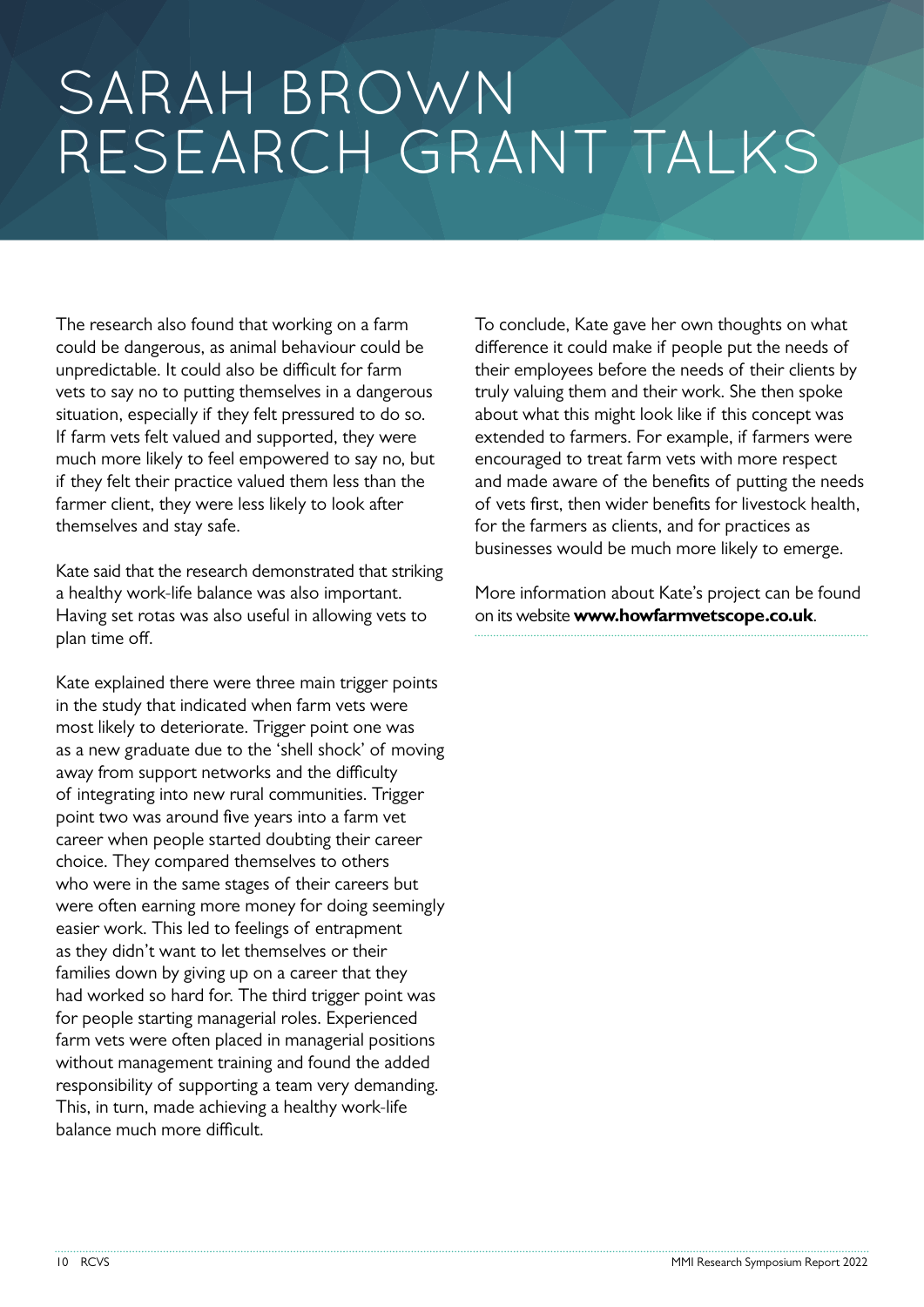# **1A.1 – Cyberbullying and mental wellbeing of veterinarians in Hong Kong – an exploratory qualitative study**

### **Camille K Y Chan BBus**

Camille is a PhD candidate from the University of Hong Kong, and her research interest focuses on the mental wellbeing of veterinarians in Hong Kong. She developed her research interest because of her personal experience of working with medical professionals and her passion was ignited by the neglected distress observed among he veterinary profession. She has completed a qualitative study on cyberbullying and mental wellbeing of vets in Hong Kong and is currently exploring ways to improve vets' mental wellbeing. She hopes that her study's findings can enhance the mental health of the veterinary profession locally and globally.

### **Summary**

To start, Camille introduced her research objective, which was to understand cyberbullying and mental wellbeing of veterinarians working in Hong Kong. She then listed her three main research questions:

- 1. How does business competition affect veterinarians in Hong Kong?
- 2. What role do clients play in veterinarian mental health?
- 3. To what extent was cyberbullying affecting the veterinary profession?

Camille then explained why she was carrying out the research, stating that no research had ever been carried out into suicidality and mental stress of veterinarians in Hong Kong, specifically.

To carry out her research, Camille invited a range of vets from different backgrounds working in companion animal practices for face-to-face interviews. There were 18 participants in total.

Results from the study showed that many vets were overbooked, generally being of the mindset that more clients created better profits. Practice owners found the highly competitive business culture stressful but necessary for staying in business, whilst young vets found it challenging to meet client expectations.

She then spoke about cyberbullying, stating that veterinary professionals believed social media had become a platform for collective anger, which could be easily magnified. The veterinary community in Hong Kong was very small and there was a constant fear of social media complaints because they allowed false public accusations to spread quickly. Nearly all research participants said they had been subject to cyberbullying, and all knew of someone in the profession who had been directly impacted.

To summarise, Camille concluded that cyberbullying was a critically important issue facing the profession in Hong Kong and that it influenced mental health as well as performance. Hong Kong was highly urbanised and this resulted in a competitive business culture which, in turn, lea clients to regularly switch veterinary practices. If clients had a bad experience with a vet or at a practice, many took to social media as opposed to launching a formal complaint as that allowed for immediate gratification. In addition to Hong-Kongspecific stressors, veterinarians in Hong Kong also faced the common stressors reported in international literature, ie long working hours, moral dilemmas, compassion fatigue etc.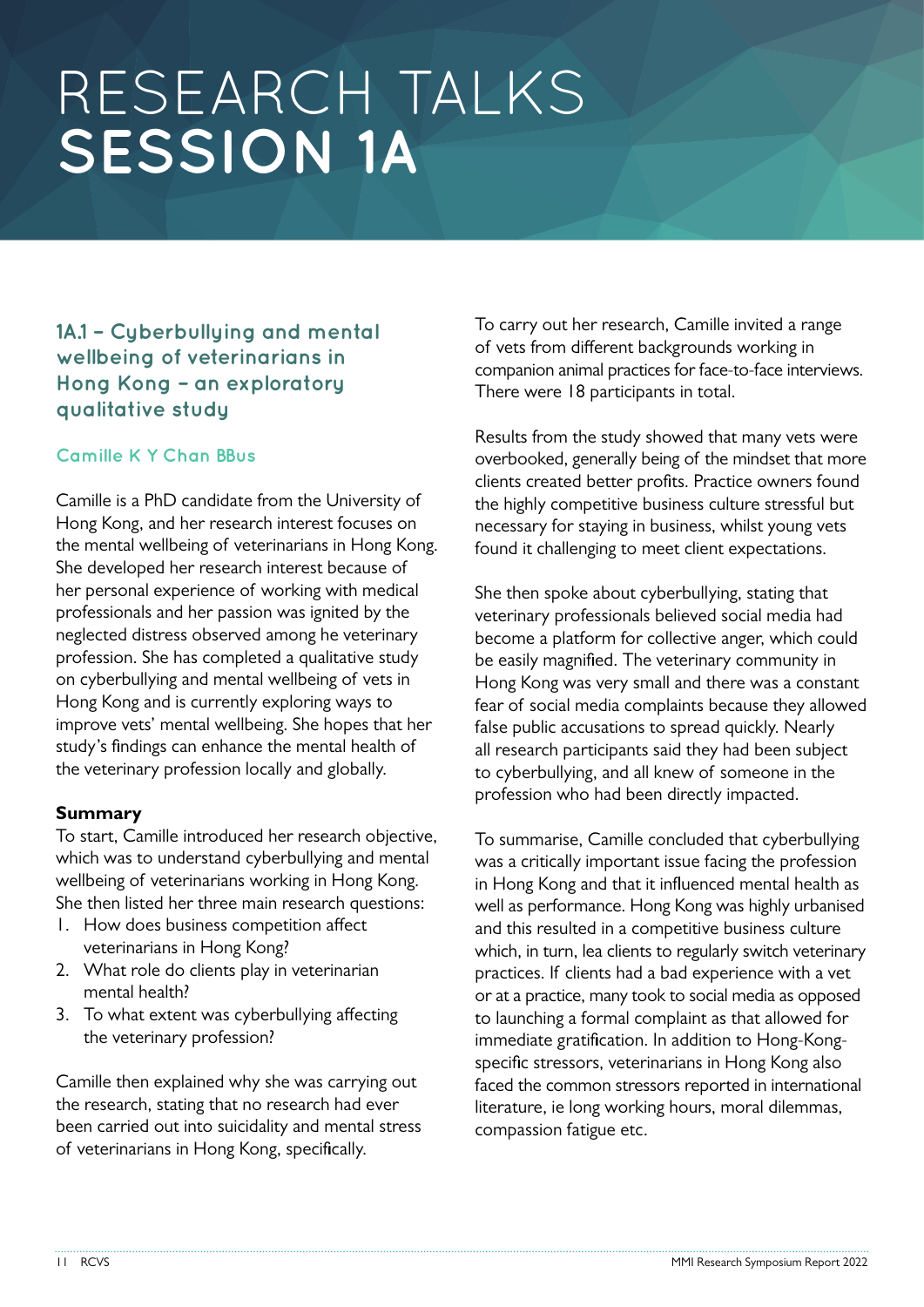Camille hoped that the research provided empirical data about veterinarians' mental health in Hong Kong and would help advocate for the inclusion of cyberbullying measurements in future mental health research. She aims to continue her research in this area.

# **1A.2 – Veterinary intern & resident wellbeing: we need change, STAT**

### **Makenzie Peterson MSc**

Makenzie serves as the Director for Wellbeing at the Association of American Veterinary Medical Colleges (AAVMC). She works to advance AAVMC's strategic goal of fostering a culture of wellbeing throughout academic veterinary medicine by promoting preventative systems-based initiatives.

Makenzie provides subject-matter expertise on the science and application of evidence-based wellbeing practices, as well as the development and implementation of strategic organisational changes to improve the overall wellbeing of academic communities. She speaks on a variety of wellbeing-related topics, and also currently serves on the Board of Directors for the Women's Veterinary Leadership Development Initiative. Born and raised in Alaska, Makenzie graduated from the University of Utah with a Master's degree in Health Promotion & Health Education and will complete her Doctorate of Social Work from the University of Southern California in 2022.

### **Summary**

Makenzie began by introducing the large US-based research study carried out by AAVMC on veterinary residents and interns. She stated that it received a

25% response rate, and participants included people from veterinary colleges as well as those working in corporate and private practice.

**"** over<br>
over<br>
they<br>
exer<br>
over<br>
they<br>
andos and **Over 60% of respondents said they found it difficult to fit exercise into their schedule and over 70% of respondents said they wouldn't take a sick day.**

Makenzie then went on to highlight issues surrounding physical wellbeing from the data collected, as over 60% of respondents said they found it difficult to fit exercise into their schedule and over 70% of respondents said they wouldn't take a sick day. Part of the reason for carrying out this research, Makenzie said, was to dispel common myths surrounding veterinary colleges, which were often deemed as wonderful places with structure and support. However, the data showed that those in veterinary colleges experienced less sleep and fewer days off than those working in corporate or private practice.

Next, Makenzie summarised her mental wellbeing findings, stating that over 80% of respondents had experienced symptoms of depression in the past two weeks. Those who identified as female, single and disabled were more likely to have higher depression scores than those who were male, in a relationship and without a disability. On the PHQ-9 scale (the Patient Health Questionnaire, used to screen for depression), the mean depression score of the general population in the US was little less than 6.4. Data from Makenzie's research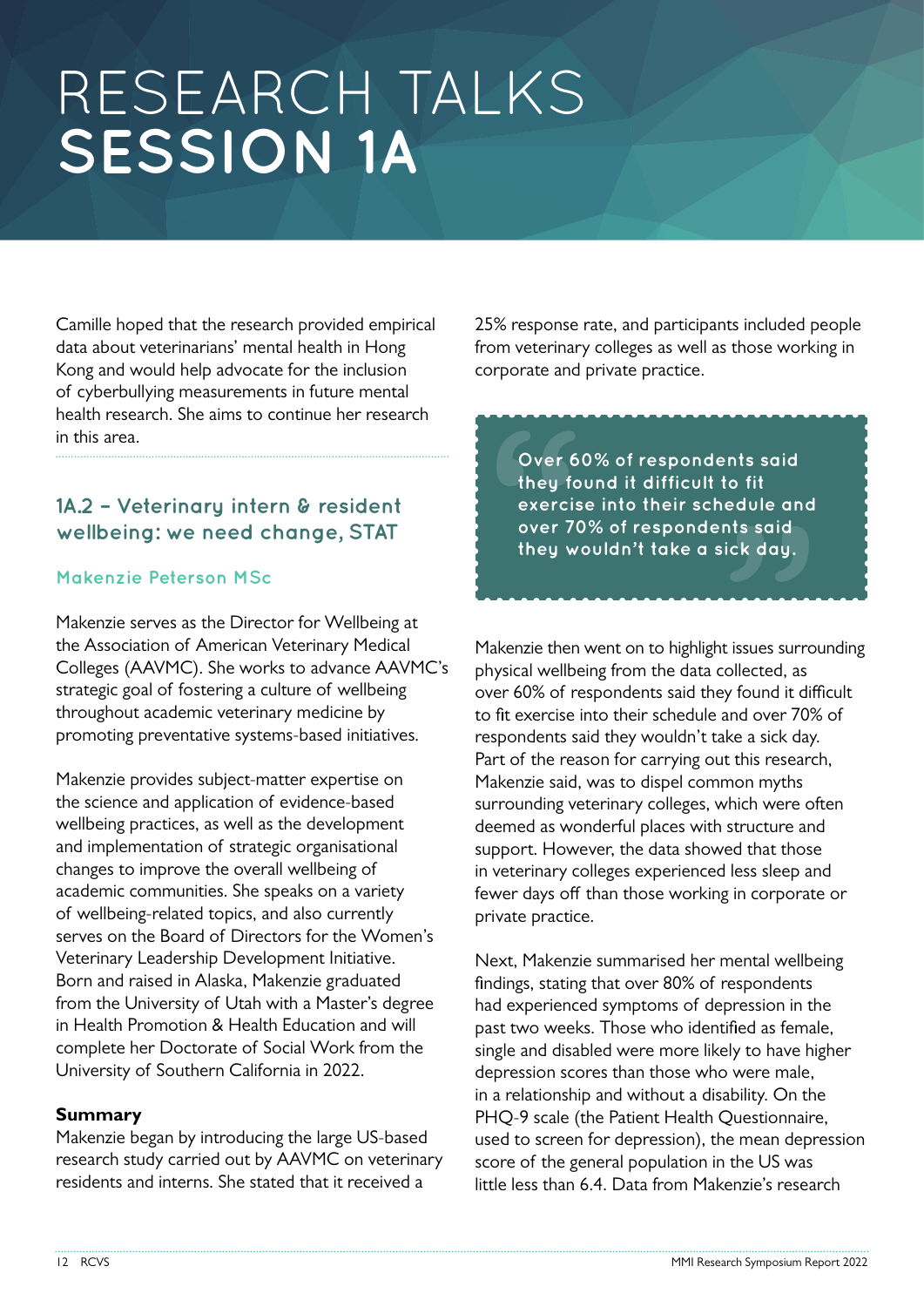showed the average depression score of 11.1 for veterinary medicine residents and 12.2 for veterinary medicine interns – both of which amount to moderate depression.

Results also showed that 80.6% of respondents had experienced an episode of depression during their residency/internship, with 66.7% of these stating this had been the first time they had experienced an episode. Makenzie highlighted that it was important to note that this study was carried out during the Covid-19 pandemic, when stress levels were high, but that the results were still highly concerning. However, the study would continue to take place every two years, which would allow them to see if any data points shifted.

Makenzie then discussed other key elements affecting the mental wellbeing of interns and residents. This included access to mental wellbeing support, stressful life events, and experience of traumatic events within their programme. She said 30% of respondents screened positive for experiencing a traumatic event within their programme and 29.7% were shown to be having suicidal thoughts/ideation.

Burnout and workload satisfaction were also shown to have had a negative impact. Key issues included feeling emotionally drained from work and fatigued when getting up in the morning, unreasonable time demands, and the programmes not being worth the financial constraints.

Makenzie then revealed that interns had higher levels of learning environment satisfaction in private practice than in veterinary college, had lower neuroticism scores, lower PHQ (depression) scores, and higher workload satisfaction.

Residents working in emergency medicine/critical care had higher burnout scores, lower physical wellbeing scores, lower access to mental health support scores and lower workload satisfaction scores. Furthermore, residents in small and large animal surgery had lower physical wellbeing scores, lower access to mental health support scores, lower learning environment satisfactions scores and lower professionalism of supervision scores. Those specialising in diagnostic imaging/radiology, oncology, and clinical pathology had more desirable scores.

Programmes with higher satisfaction and lower satisfaction both had distinct sets of attributes. Programmes with higher satisfaction had quality mentoring, adequate staffing, and scheduled/ respected days off and capped hours, whilst lower satisfaction had abusive communication styles, prioritised money over people, and had no limits to working hours.

Makenzie concluded that environmental factors were a major cause of stress, and that organisation-based intervention was more effective in reducing clinician burnout than intervention targeted at individuals. She stated that leaders must prioritise this issue and provide sustained support and that approaches needed to be tailored to each career phase, speciality and practice setting. She cited four potential areas for the profession to work on:

- 1. Addressing organisational culture
- 2. Promoting and allowing for health and wellbeing
- 3. Aligning supportive policies and systems
- 4. Enhancing mentorship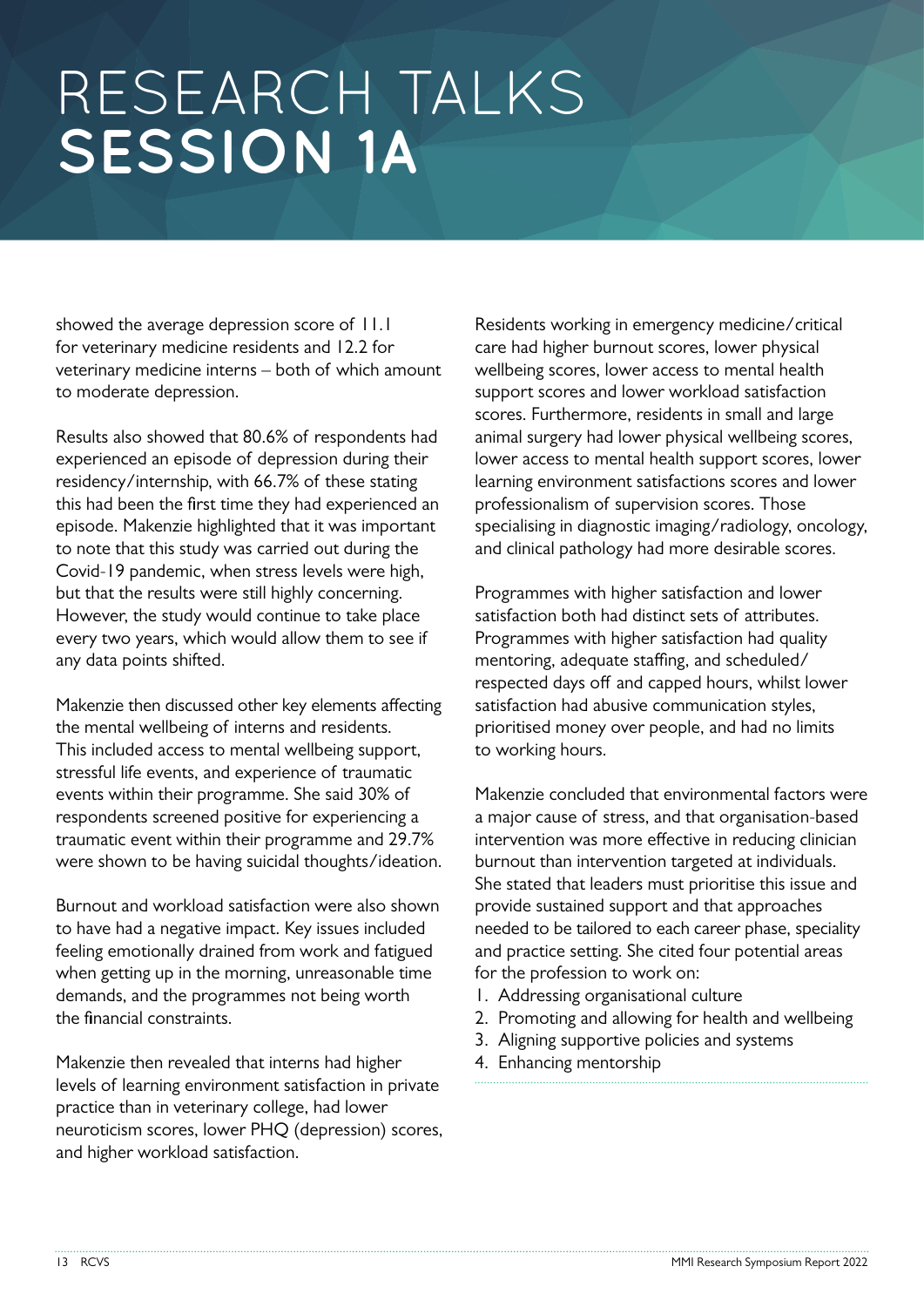# **1A.3 – Understanding and supporting veterinary mental health**

### **Dr Nadine Hamilton BSc (Psych) PGDipPsych MTrain&Dev EdD MAAPi**

Nadine helps veterinary professionals get on top of stress and conflict to avoid burnout and suicide, and works with practice managers and owners to increase wellbeing, productivity, and retention in the workplace. She has successfully completed doctoral research into veterinary wellbeing and is the founder and CEO of the charity 'Love Your Pet Love Your Vet'. She released her bestselling book *Coping with Stress and Burnout as a Veterinarian*' in 2019 and won the Blackmores Mercie Whellan Women+Wellbeing Award in 2020. Dr Hamilton works tirelessly to advocate for veterinary wellbeing and the paradigm shift she believes is needed to facilitate positive change within the profession.

### **Summary**

Nadine began by giving an overview of the current veterinary mental health landscape, including what the research showed and what the veterinary community could do about it.

She highlighted that there was a disproportionate rate of suicide within the profession. In the UK, the suicide rate was up to three times higher than the general population, in Australia up to four times higher, and in the US 3.5 times higher for female veterinarians and 2.1 times higher for male veterinarians.

Studies have shown that there are high attrition rates for veterinary professionals working in Australia in New Zealand. According to a study conducted around two years ago, the attrition rate was at approximately 38%. Australia and New

Zealand were also suffering a vet shortage leaving clinicians unable to find new staff. However, Dr Hamilton highlighted that this problem was not unique to Australia and New Zealand – it was a global problem. She also drew attention to the fact that this wasn't exclusive to vets stating that other veterinary and animal workers were also affected.

ave shown<br>tion rates<br>nals worki<br>ealand. **"** Stud<br>high<br>profe<br>in Ne<br>**ARAAAA Studies have shown that there are high attrition rates for veterinary professionals working in Australia in New Zealand.**

However, there was yet to be any solid research on those statistics.

Nadine then talked through findings from her own research, looking at why the profession had such a high rate of burnout and suicide. She found there to be five main contributing factors which were performing euthanasia, compassion fatigue, financial issues, unrealistic expectations, and difficult clients.

To finish, she spoke about what could be done to better support veterinary mental health. She cited five main ways of doing this:

- Don't suffer in silence
- Take part in coping and wellbeing programmes (she had created her own programme which she tested as part of her doctoral research which proved to be effective in reducing stress, anxiety, and depression)
- Utilise a workplace Employment Assistance Programme
- Independent counselling
- Reach out for support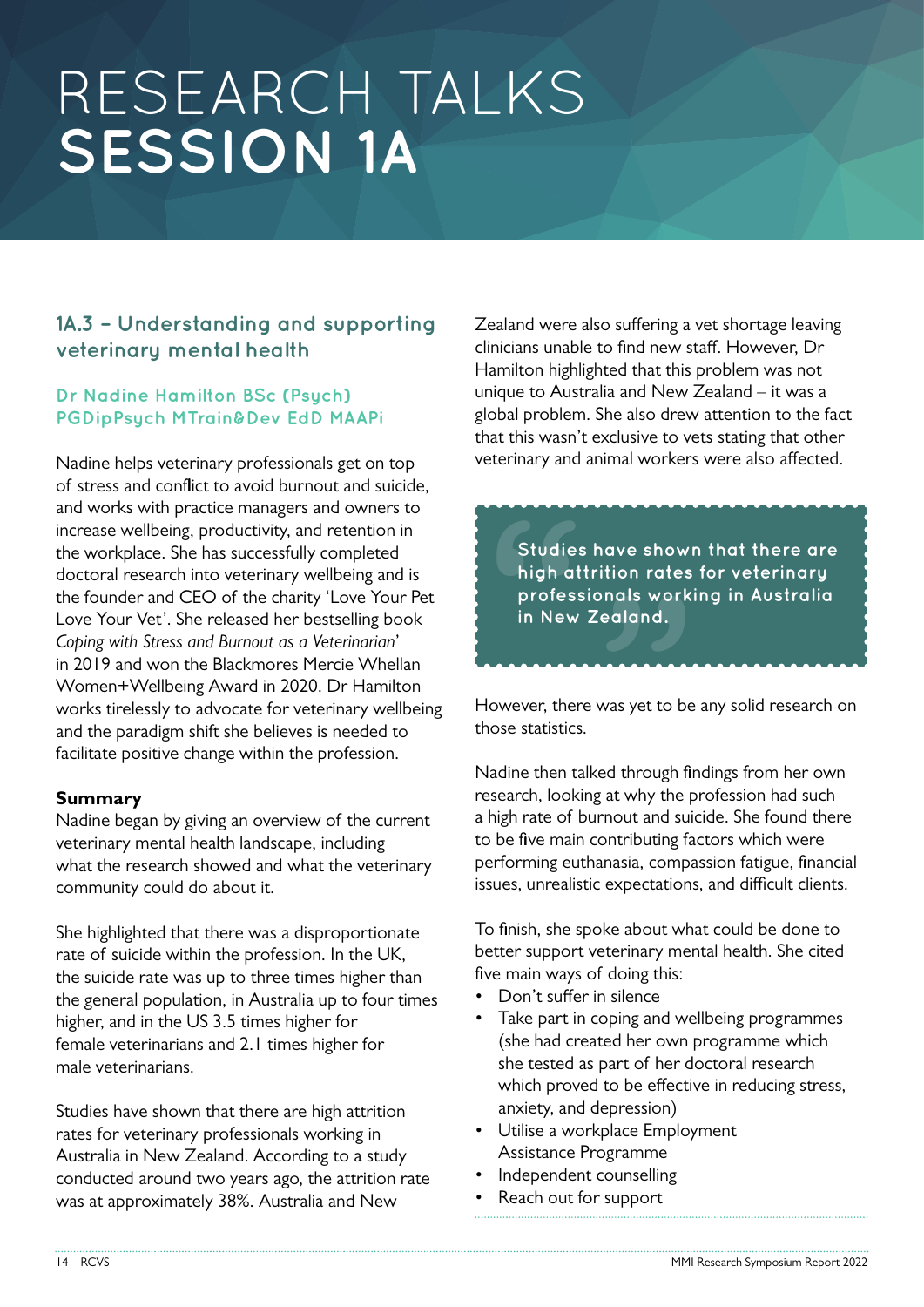# **1B.2 – Integrated mental health awareness in the veterinary undergraduate curriculum**

### **Brad Hill BVetMed MRCVS FHEA**

Brad is an equine vet who has over ten years' experience within the profession as a practising clinician having worked in several different workplace settings. At the University of Nottingham he sits within the mental health team, is a Mental Health First Aid (MHFA) instructor and an EDI champion. He also has written a blog for BVA sharing his experiences of mental health, stigma and the need to endeavour to make cultural change. He is passionate about preparing graduates for practice, ensuring they feel capable and confident of bringing their whole selves to their chosen careers.

#### **Summary**

Brad started by explaining that he was part of the team at the University of Nottingham, that also included Kirstie Pickles, George Bladon and Sabine Tötemeyer, which was responsible for introducing a mental health awareness component into the veterinary curriculum.

He said this component had been designed by the Mental Health Matters team, comprising faculty staff with mental health first-aid qualifications, interests in mental health and/or lived experience, and that the content was based on both student experiences, and the most up-to-date current research and literature.

Feedback was gained from each session of teaching to allow for continual evolution of the content and materials, and it was hoped that the teaching would help lay the foundation for future careers in veterinary mental health, while also underpinning and supporting

the mental health and wellbeing of Nottingham graduates as they entered the world of veterinary work.

He said that mental health awareness was now an embedded module in the curriculum, but had started with his colleague Sabine running Vet Society teaching talks for students outside of the normal work/study day. These sessions were built on with students, and other faculty members then came on board and brought their own knowledge and experiences.

In terms of the structure of the mental health component of the curriculum, Year-One students would receive a peer-facilitated resilience session before being introduced to mental health awareness teaching. He said the programme for Years Three and Four were currently under development but Year Three would have 'Thriving in practice' as a theme, including discussions on protected characteristics and mental health in the workplace, while Year Four would have a mental health flex day. In Year Five students would be taught about resilience in clinical practice.

curriculum, Year-One students<br>
would receive a peer-facilitate<br>
resilience session before being<br>
introduced to mental health<br>
awareness teaching. In te<br>
In te<br>
curri<br>
curri<br>
voul<br>
resili<br>
intro<br>
awar **In terms of the structure of the mental health component of the would receive a peer-facilitated resilience session before being introduced to mental health awareness teaching.**

Focusing first on the Year One resilience session, he said it was about helping students with the transition to university, the realities of veterinary practice and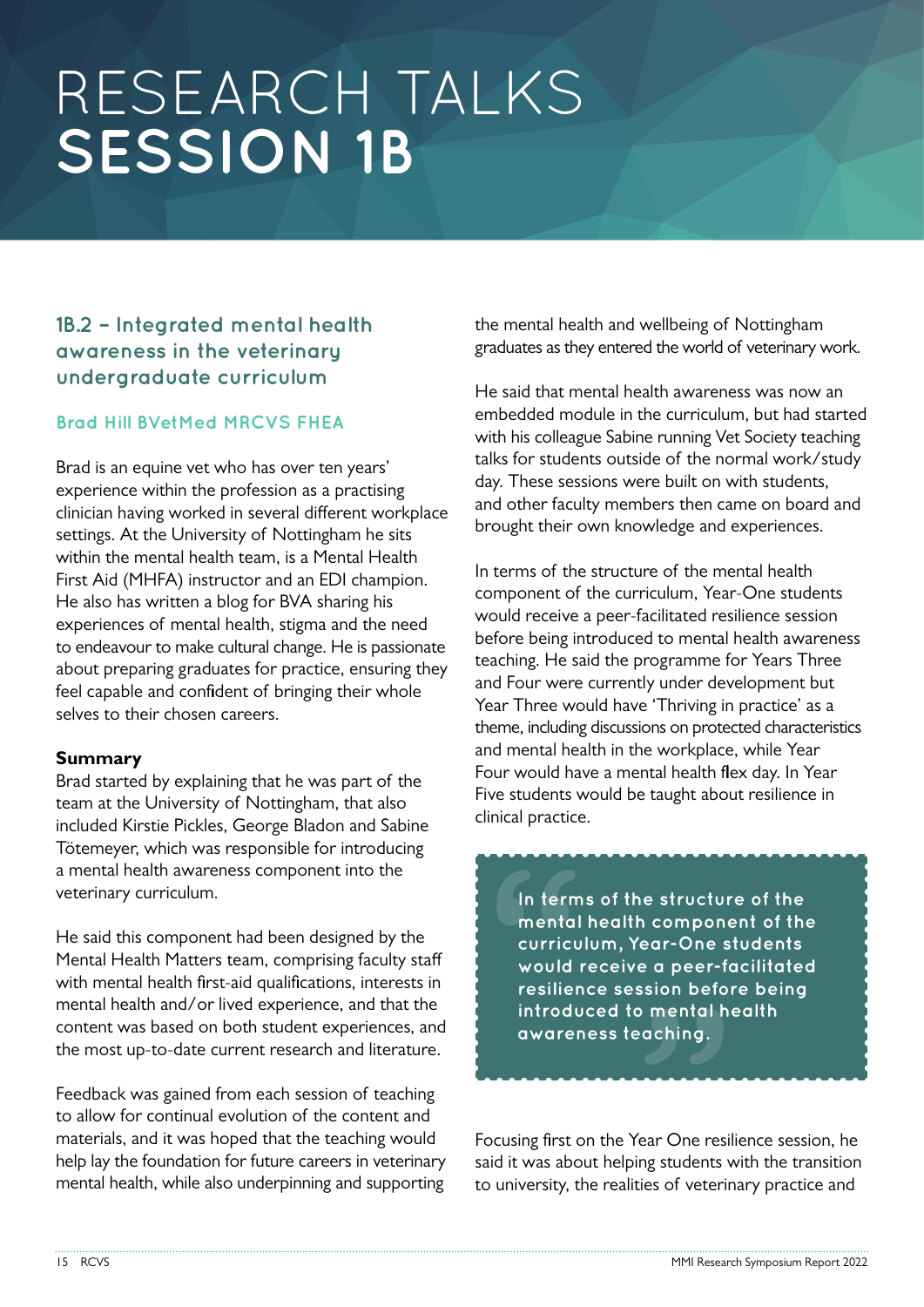importance of having a flexible mindset, sources of advice and support, and thinking about coping strategies that could be used to mitigate stress. For the Year One mental health awareness sessions, he said these looked at the impact of Covid-19 and its associated restrictions, the stigma that surrounds mental health, common challenges, the nature of anxiety and depression, and sources of support. He said the feedback from students had been positive, saying that many felt less isolated as a result and that it put into context their own personal mental health.

For Year-Two students, there was further mental health awareness teaching that built on understanding of common mental health conditions such as eating disorders. The key feedback there was that students found they were given the tools to help others with support.

While the Year Three mental health curriculum was still in development, Brad said that it would focus on protected characteristics and would use some of the BVA's recent work around microaggressions as a basis for small group discussions.

The Year Four 'Mental Flex' day had already been run twice for students before they went on clinical rotations, acknowledging that these rotations can sometimes be a struggle in terms of changing practices and peer groups. The flex day gave Year Five (final year) students an opportunity to come together as a group and talk to a facilitator and their peers and engage in tasks such as creating qualitybased learning experiences, examining their own personal values and how they align to their own career goals, and talking about the importance of self-compassion. Feedback from the students was that the day helped make them more resilient and that there was a feeling of solidarity thanks to there being an honest and open conversation with peers.

The Year Five resilience in clinical practice aspect of the curriculum was an afternoon session with two facilitators: one clinical and one non-clinical. During this session students were encouraged to think about their strengths and challenges and how they react to stress. As part of the process they did a personality test, revisited advice around the importance of self-compassion and discussed what tools they had in their 'resilience bucket' to keep themselves at optimum wellbeing in highpressure environments.

## **1B.1 – Perception and impact of online mental health awareness teaching in Year One during the pandemic**

### **Sabine Tötemeyer DiplBiol PhD MA (Higher Ed) SFHEA**

Sabine joined the School of Veterinary Medical Science, University of Nottingham, in 2006, just before the first vet students arrived, and has been involved in facilitating professional skills and student wellbeing sessions from the beginning. She trained as a MHFAinstructor in 2017 and is the MHFA lead for the vet school and a member of the MHFA team. The team plan, evaluate and deliver teaching as well as MHFA events for staff and students. Sabine is the module convener for the integrated module 'Student wellbeing and mental health awareness' and loves to engage students in the topic by co-creating teaching materials and using gamification and peer facilitation.

### **Summary**

Sabine's talk followed Brad Hill's explanation of how mental health awareness had been integrated into the curriculum at Nottingham. Her research was an evaluation of the impact of this teaching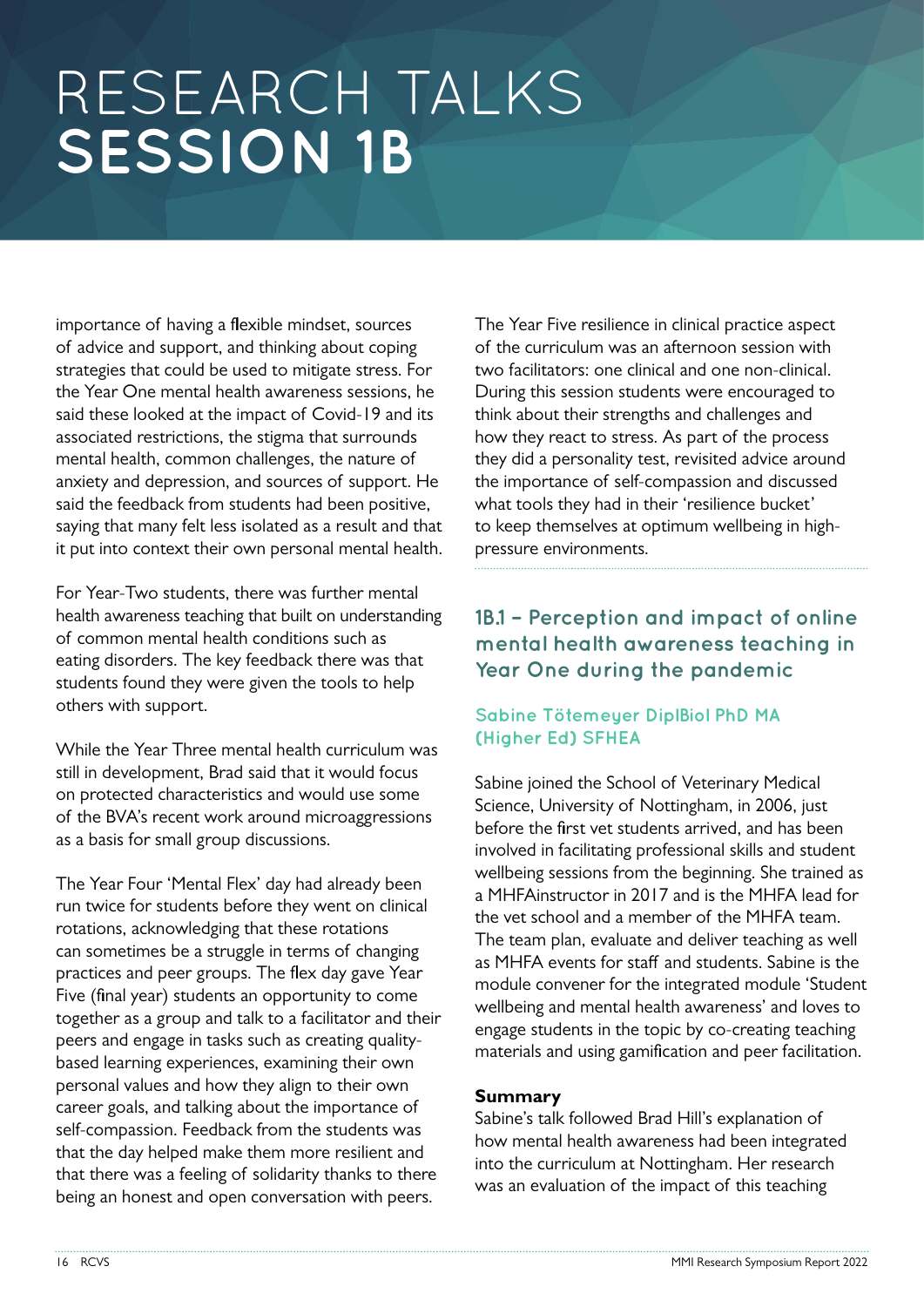in Year One of the course. She said she conducted her research with the aid of two students – Tullia Emmanuel and Charli Twyford – as well as her colleague Georgina Bladon.

First, Sabine discussed some of the barriers to the access of mental health support, using studies from the US and the UK. Identified barriers included stigma (including both self-stigma and external stigma), issues with the services provided, and veterinary medicine culture and identity. Regarding this culture and identity, some of the perceived factors around not seeking mental health support were a culture of presenteeism, an ethos of autonomy and therefore not needing any help, and perfectionism. Other personal factors affecting uptake of mental health support were lack of time and not prioritising mental health over, for example, study or revision time. Sabine said that the challenge, therefore, for their teaching was to address stigma, raising awareness of available services, and raising understanding of mental health conditions.

In terms of the Year One teaching on mental health awareness, Sabine said they decided to make it compulsory to ensure all would attend and engage. They also co-created the materials with the students and made sure it was peer-facilitated to make it a more friendly discussion. She said they aimed to make it supportive and positive, including developing interactive games to make it more engaging and using video clips to help explain common mental health conditions.

Sabine's study looked at the delivery of the teaching to the first two cohorts – delivered in March/April 2020 (just after the announcement of the first lockdown) and in October/November 2020 respectively. Each cohort had six workshops with around 25 students in each and, after each session,

they were given an online feedback questionnaire which had an overall return rate of 73%. These questionnaires asked for students to self-evaluate whether their knowledge and understanding increased after attending the sessions, as well as having some scenario-based questions about how they would support a peer with their mental health, and open questions about what they found most useful about the sessions.

With regard to the understanding of stigma, stress, sources of support and their own wellbeing, all those who undertook the sessions reported increases in understanding. Even students who said they already had high levels of knowledge about stigma, stress and support, reported an increase in their knowledge thanks to the teaching.

Regarding the scenarios, the four that were put to the students via the questionnaire were based around:

- A friend with homesickness,
- A friend who had become withdrawn,
- A friend who had concerns about extra-mural studies (EMS) placements, and
- A friend who had concerns about social isolation and an overwhelming workload.

For each scenario, the students were asked how they would respond to the situation using categories such as providing personal support to their friend or signposting them towards specialised support services. In terms of the open questions about what the students found most useful – the increased knowledge, the interactivity of the exercise and student engagement were highlighted. While engagement was mostly positive, some students did raise issues about technical problems, that the sessions were too long, and having to engage with mental health issues which they found stressful, among other factors.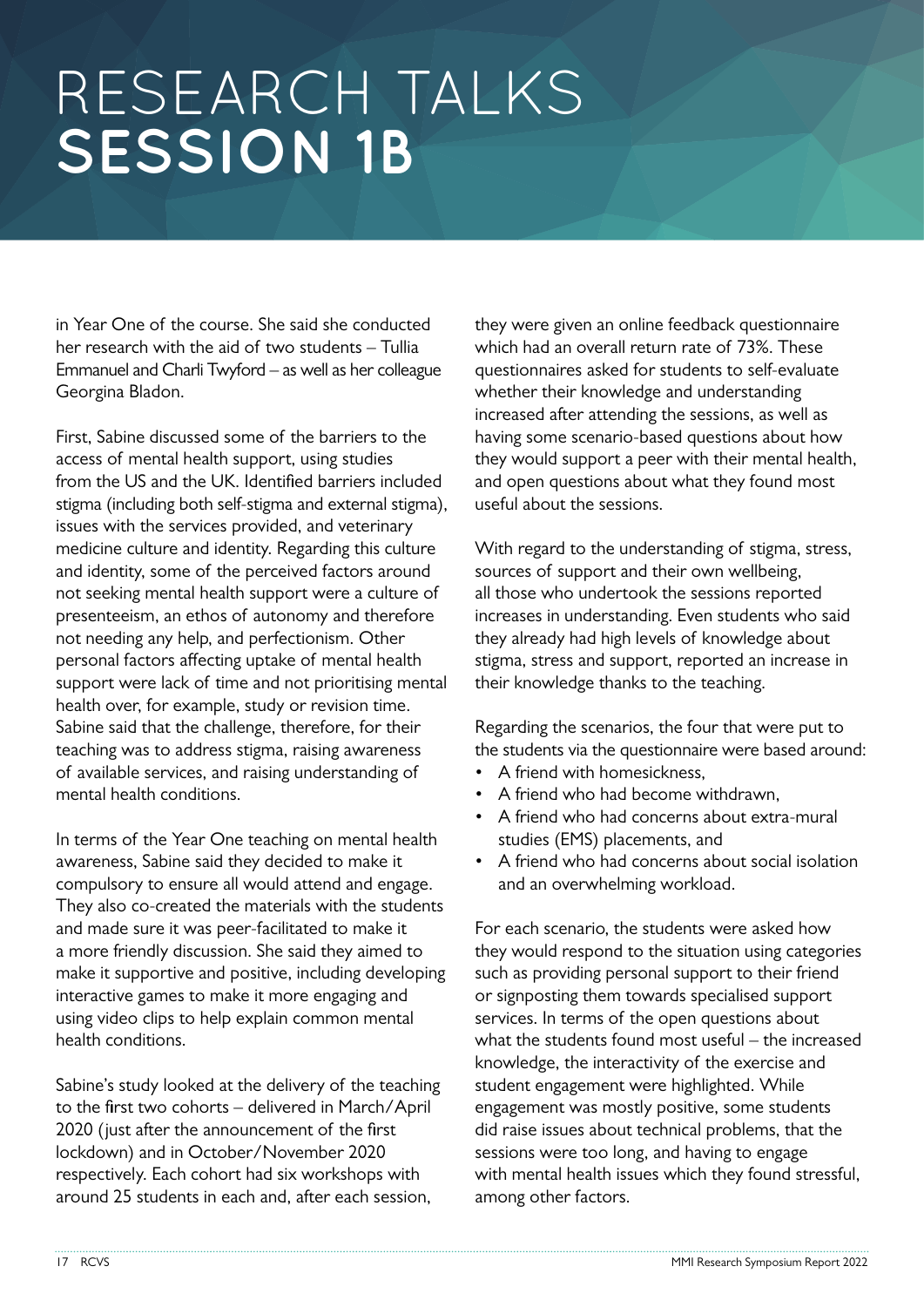In summary, Sabine said that both cohorts reported an improvement across all areas of knowledge after undertaking the training session, with an increase in the number of students who rated their knowledge and understanding as high, especially around available support. In terms of the scenarios, Sabine said the vast majority of suggestions were appropriately supportive of the friend in the situation. She said that all the themes and scenarios within the teaching were perceived as useful by students in both cohorts, and that they particularly enjoyed the opportunity to discuss mental health strategies with their peers as it made them realise they may not be the only ones struggling. Finally, Sabine said that the most important element of the course was that it was co-created with students and that regular updating of the materials and peer facilitation were essential to keep the sessions relevant.

# **1B.3 – The effects of an exercise programme on the mental wellbeing of veterinary students**

### **Fergus Mitchell BVMedSci (Hons)**

Fergus is a Year Four vet student at the University of Nottingham and, as part of his undergraduate degree, researched how regular exercise can have an effect on veterinary students' mental health and wellbeing. Fergus' work was inspired by the results of the VetFit Study and, as a strong advocate for improving mental health within universities and the wider profession, he enjoyed undertaking the research. Away from university life, Fergus loves running, walking, cricket and playing music.

#### **Summary**

Fergus introduced the talk by saying it was based on his undergraduate research project, which had looked at different coping strategies to help students with their mental health. Setting out what lay behind his research, Fergus highlighted two facts that he found while conducting his literature review: that 22.2% of recent new veterinary graduates had been affected by mental ill-health, and that poor work-life balance was deemed acceptable by veterinary students.

inary<br>ted<br>at poor<br>med<br>:udents.<br>\* **22.2°**<br>grad<br>by m<br>work<br>acce<br>acce **22.2% of recent new veterinary graduates had been affected by mental ill-health, and that poor work-life balance was deemed acceptable by veterinary students.**

Before moving on to the details of his study, Fergus first highlighted why it was commonly accepted that exercise was good for mental health, including the reduction of risk of stress, anxiety and depression through the release of cortisol; that exercise boosts moods and leads to better selfesteem; that it allows us to connect with people; and, that it leads to better sleep. He added that the NHS recommends that adults should do at least 150 minutes of moderate-intensity activity, or 75 minutes of vigorous-intensity activity, every week.

In terms of his study, he said its overall aim was to investigate the effects of an eight-week exercise programme on the mental wellbeing of first-year, female veterinary students at the University of Nottingham. The 12 students who participated in the research were self-perceived 'non-exercisers'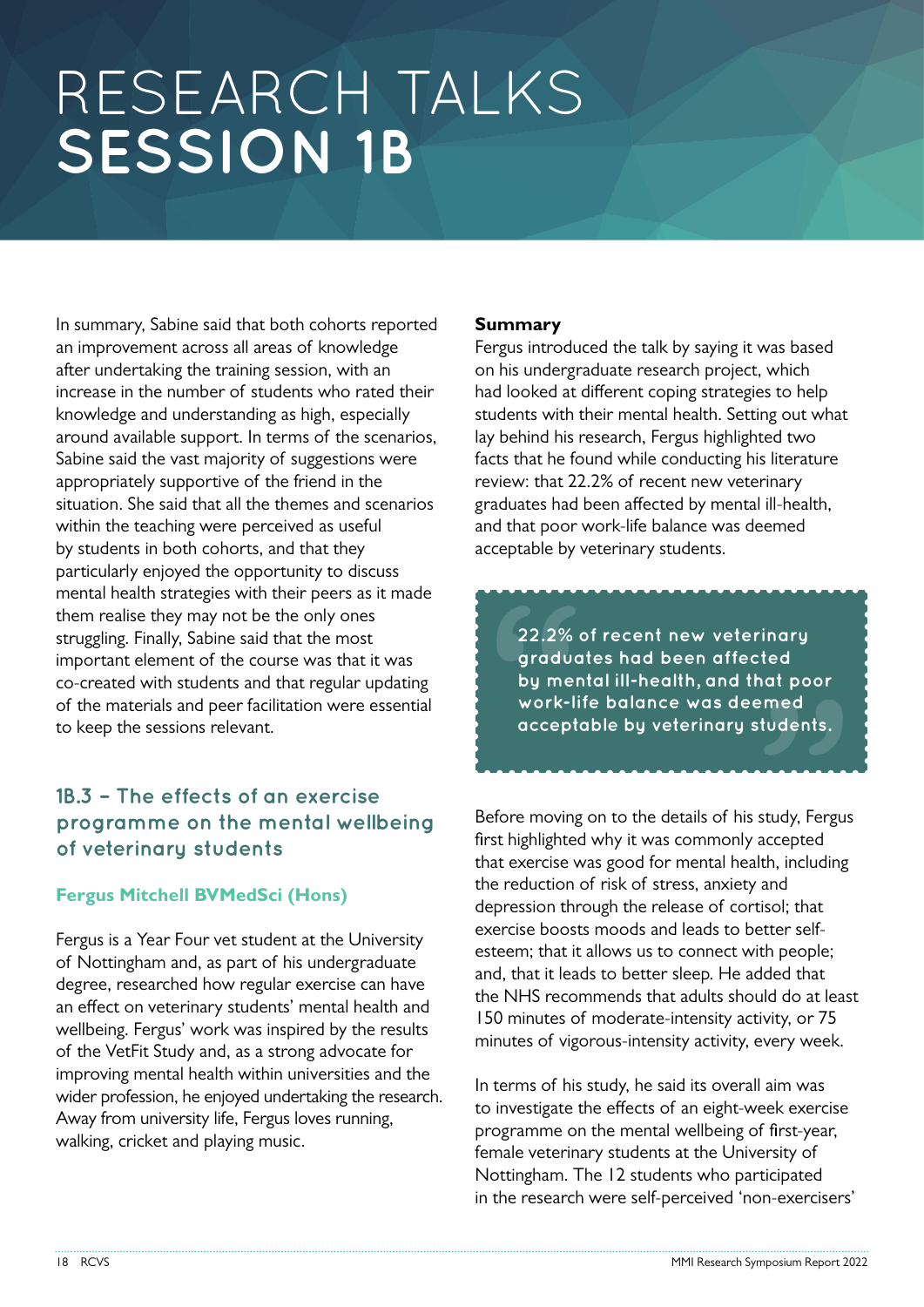and they each took part in three sessions per week – a high intensity interval training (HIIT) session, an introduction to sport session and a stretching session.

Participants in the programme were given three questionnaires to fill in  $-$  one at the start of the programme, one halfway through and the other after the programme finished. These questionnaires asked 14 questions based on the Warwick-Edinburgh Mental Wellbeing Scale (WEMWEBS) for which participants were asked to rate their wellbeing. They were also given free-text questions written by Fergus and his supervisor, which were assessed using the Likert Scale.

For the WEMWEBS results, five students demonstrated, over the course of the three questionnaires, an unequivocally meaningful positive change to their wellbeing thanks to the exercise programme, while two demonstrated a possibly meaningful positive change to their wellbeing; three demonstrated no meaningful change to their wellbeing and one demonstrated a possibly meaningful negative change to their wellbeing. One participant did not fill out the final questionnaire.

The Likert Scale survey found that participants enjoyed spending time with each other throughout the programme and found it an enjoyable process. They also praised the quality of the high intensity interval training and introduction to sport sessions.

In terms of the analysis of the research project, Fergus said that four overarching themes came out of it: awareness of mental wellbeing; sense of community; appreciation of the importance of exercise; and, suggestions for potential improvements. Each of these overarching themes had a number of additional sub-themes.

In conclusion, Fergus said that the quantitative and qualitative data proved that exercise programmes have a positive impact on mental wellbeing; that community was important, as all the participants enjoyed each other's company and forged friendships; that the participants' expectations were exceeded; and that veterinary students still struggle with their mental health and wellbeing.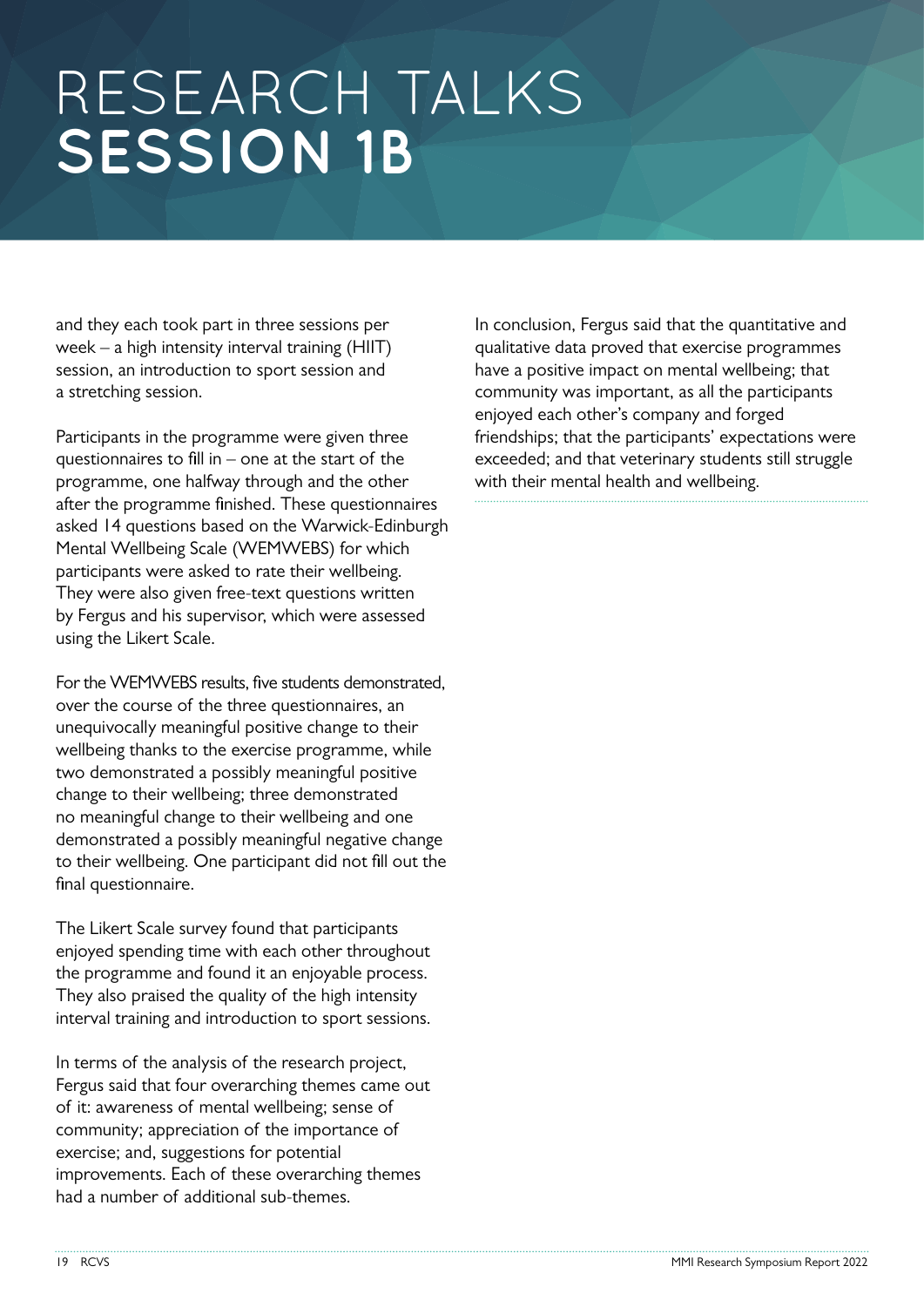# **1C1 – Do registered veterinary nurses feel stigmatised by acknowledging stress and accessing support?**

### **Anna Garrity BSc (Hons) VN RVN**

Anna is currently Head Veterinary Nurse (HVN) at Medivet, Orrell Park. She studied at Myerscough School of Veterinary Nursing and qualified in 2017 with an FdSc Veterinary Nursing and proceeded to top up to her Bachelor of Science Honours. Since leaving university, she has gained experience in small animal practice before accepting her HVN role. She has held the position of Wellbeing Champion since 2019 and has a strong passion for this area since her dissertation research. She is planning on carrying out further study for her Master's degree and aims to further improve wellbeing and mental health within the veterinary sector.

### **Summary**

Anna opened by telling delegates that she conducted this research as part of her BSc and that it was completed a few years ago, in 2018. She conducted the research due to her pre-existing interest in mental health stemming from the professional and personal lives of members of her family. The research was based around listening to perceptions and experiences of veterinary nurses and using that to understand how to better support the RVN community. She said the research had a strong inter-professional component as much of the preexisting research that fed into her own project was around human medical nurses.

The background to her research was the increasing demands and pressures placed on the RVN community which, in turn, needed the provision of relevant and useful support for veterinary staff. She said such support needed to be in place and that veterinary

managers also needed to give consideration to staff morale and job satisfaction. Anna said the overall rationale for her research was that, while everyone was aware of the stressors affecting all members of the veterinary team, there were relatively few specific statistics relating to veterinary nurses as compared to veterinary surgeons. She added that from her research about human medical nursing, Registered General Nurses (RGNs) had been stigmatised for accessing services, despite the fact that they would often be responsible for recommending such services to their patients and others.

**num of the r**<br> **npt to esta**<br> **e** attitudes<br> **ng help for<br>
ell as the av**<br> **lp.** The contract of the seek<br>as we<br>of the seek<br>of he **The aim of the research was to attempt to establish an overview of the attitudes of RVNs towards seeking help for mental ill-health as well as the available sources of help.**

Anna said the aim of the research was to attempt to establish an overview of the attitudes of RVNs towards seeking help for mental ill-health as well as the available sources of help. The research used a quantitative questionnaire to provide effective and useful data on the topic and was accessible via social media platforms commonly used by veterinary nurses. The questionnaire focused on perceptions of stress, how well colleagues understood mental ill-health, the accessibility of help and support, and the perceptions of management towards seeking support.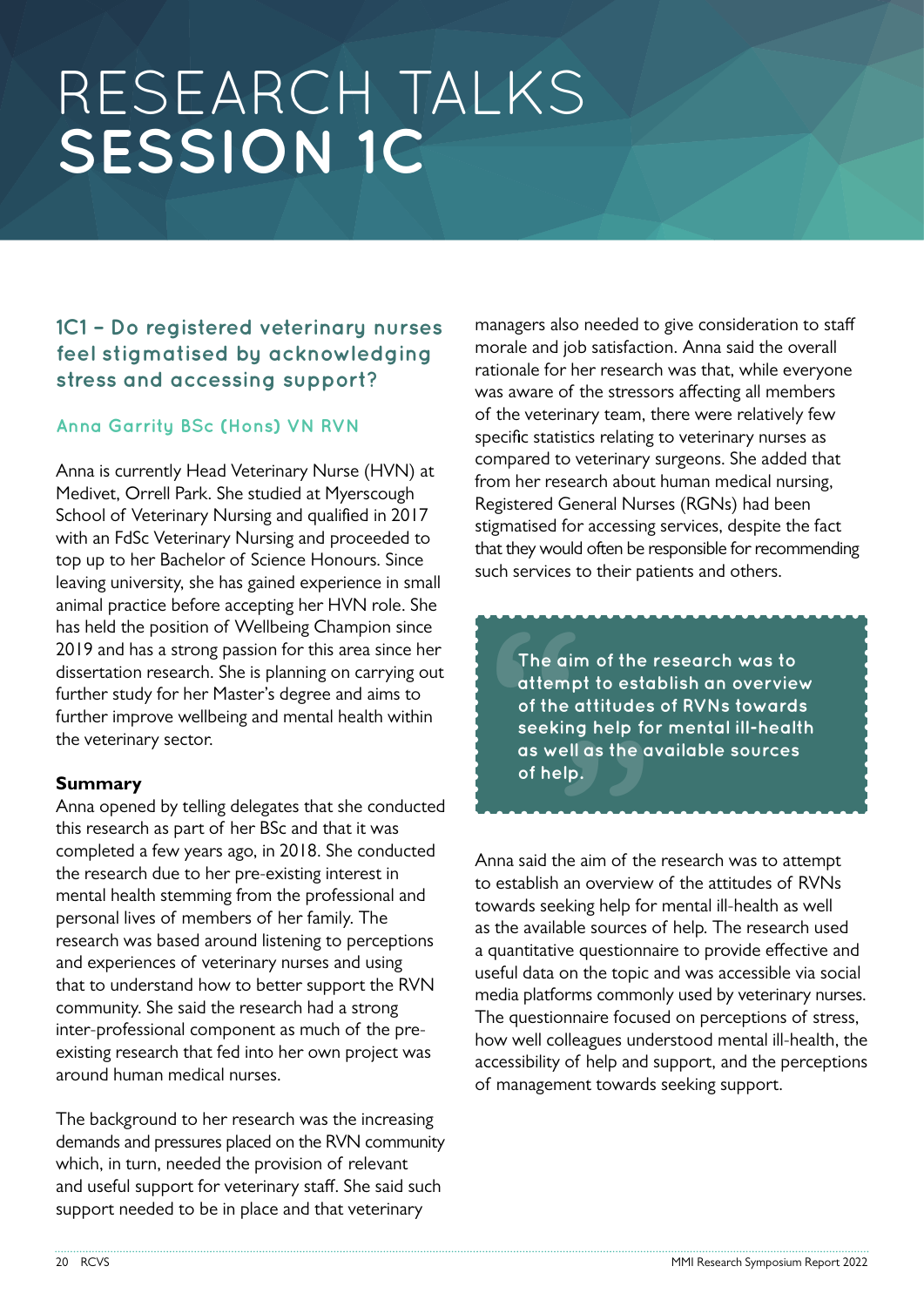There were 138 respondents to the survey and some of the key findings were that:

- Nearly 90% of the RVNs found the workplace stressful;
- Over 50% believed that veterinary nurses should not just have to cope with stress as a matter of course;
- That well over half of veterinary nurses were happy in their workplace;
- That around 20% of veterinary nurses thought their colleagues would think less of them if they sought support for stress; and
- Almost 35% said their workplace would give the necessary support if asked.

Anna said that while the study was limited by a relatively small sample size, there were conclusions to be drawn including the fact that veterinary nurses were generally happy with their work and that there was a near-even split on whether they thought management would be supportive or not regarding them seeking help for stress.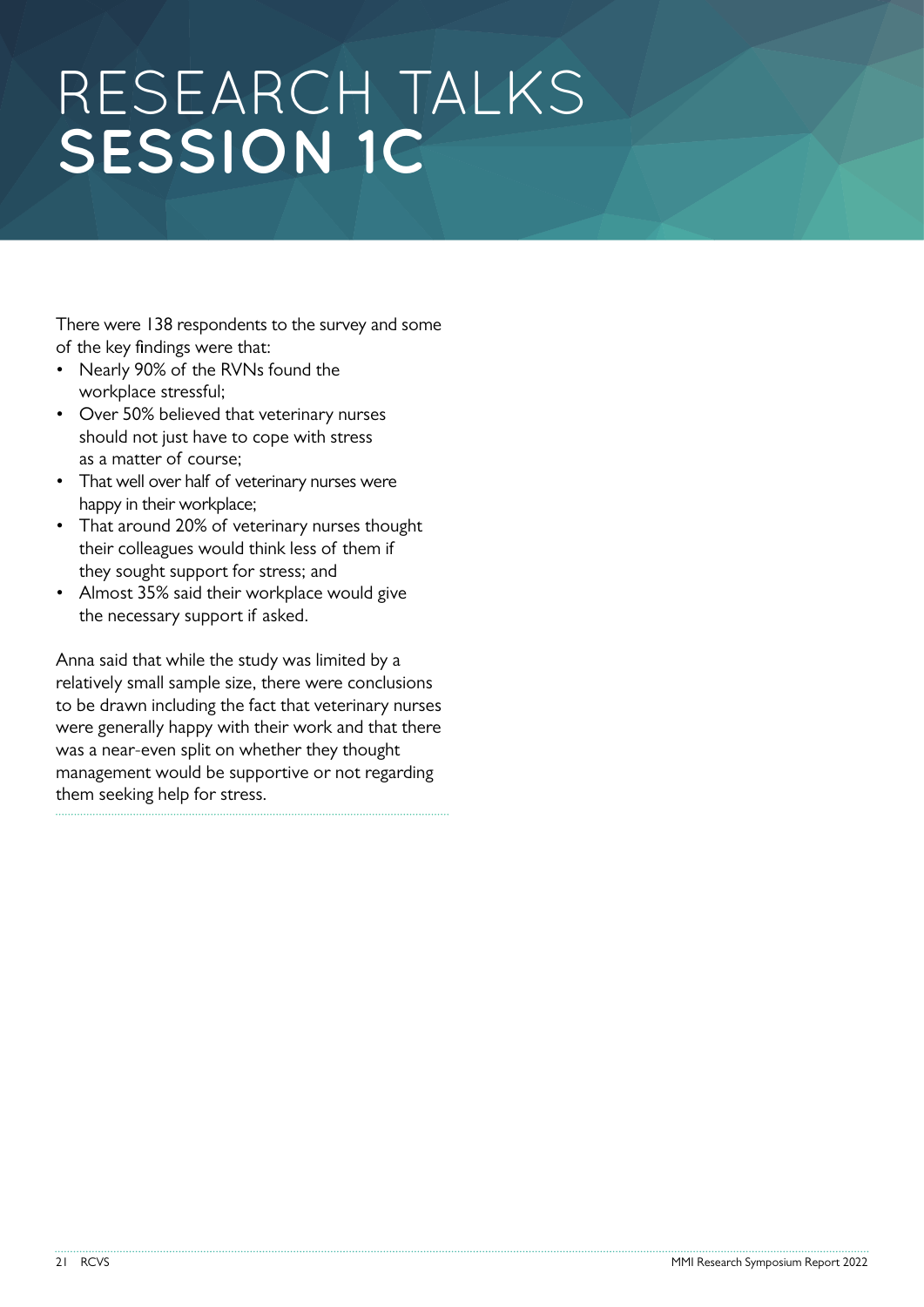## **2A.1 – The relationship between patient safety culture and staff burnout: conundrum or cure?**

### **Mark Turner BVSc MRes MRCVS**

Mark graduated from Liverpool Veterinary School in 1996 and entered small animal practice in London, where he still lives. After several first-opinion posts and a spell running a practice, he became interested in patient safety and quality improvement (QI). In 2017, he graduated from the Royal Veterinary College (RVC) with a Research Master's degree in patient safety culture, and currently splits his time between clinical work and writing on the subjects of patient safety and QI. He is also interested in the relationship between veterinary patient safety culture and staff engagement, wellbeing and productivity.

#### **Summary**

Mark began by introducing himself and his research into patient safety culture at the RVC. He said he was also interested in the possible links this had with burnout, so decided to explore both topics in his talk.

To introduce the topics and the relationship between them, Mark began with an anecdote about a new graduate whose first unsupervised operation went horribly wrong and how this left the graduate feeling worried, embarrassed and ashamed. Mark explained that his session would cover the relationship between the way that accidents were dealt with in practice, and the feelings of vets and vet nurses surrounding these types of events.

He introduced burnout and defined it in three dimensions:

- Feelings of energy depletion or exhaustion;
- Increased mental distance from one's job, or feelings of negativism or cynicism related to one's job; and,
- A sense of ineffectiveness and lack of accomplishment.

He said that statistics showed that burnout was particularly prevalent in the veterinary profession.

Mark then explained the Job-Demands-Resources model, which could be used to explain burnout in any industry. He explained how job demands and job resources balance each other out and that if there was a mismatch between the demands and resources available to the worker, then the worker was much more likely to slide into burnout.

Mark then spoke about Patient Safety Culture, which he defined as 'A group of shared beliefs, competencies (knowledge-based practices) and behaviours that support and promote patient safety at work.' He then defined the key elements of Patient Safety Culture including as having:

- An understanding of the high-risk nature of medical and surgical care;
- Routine reporting of incidents and routine auditing of these incidents and staff involvement in decision-making;
- Open communication;
- Supportive team leadership;
- Non-punitive responses to accidents and mistakes;
- Teamwork, including defining clear roles; and,
- Appropriate workloads.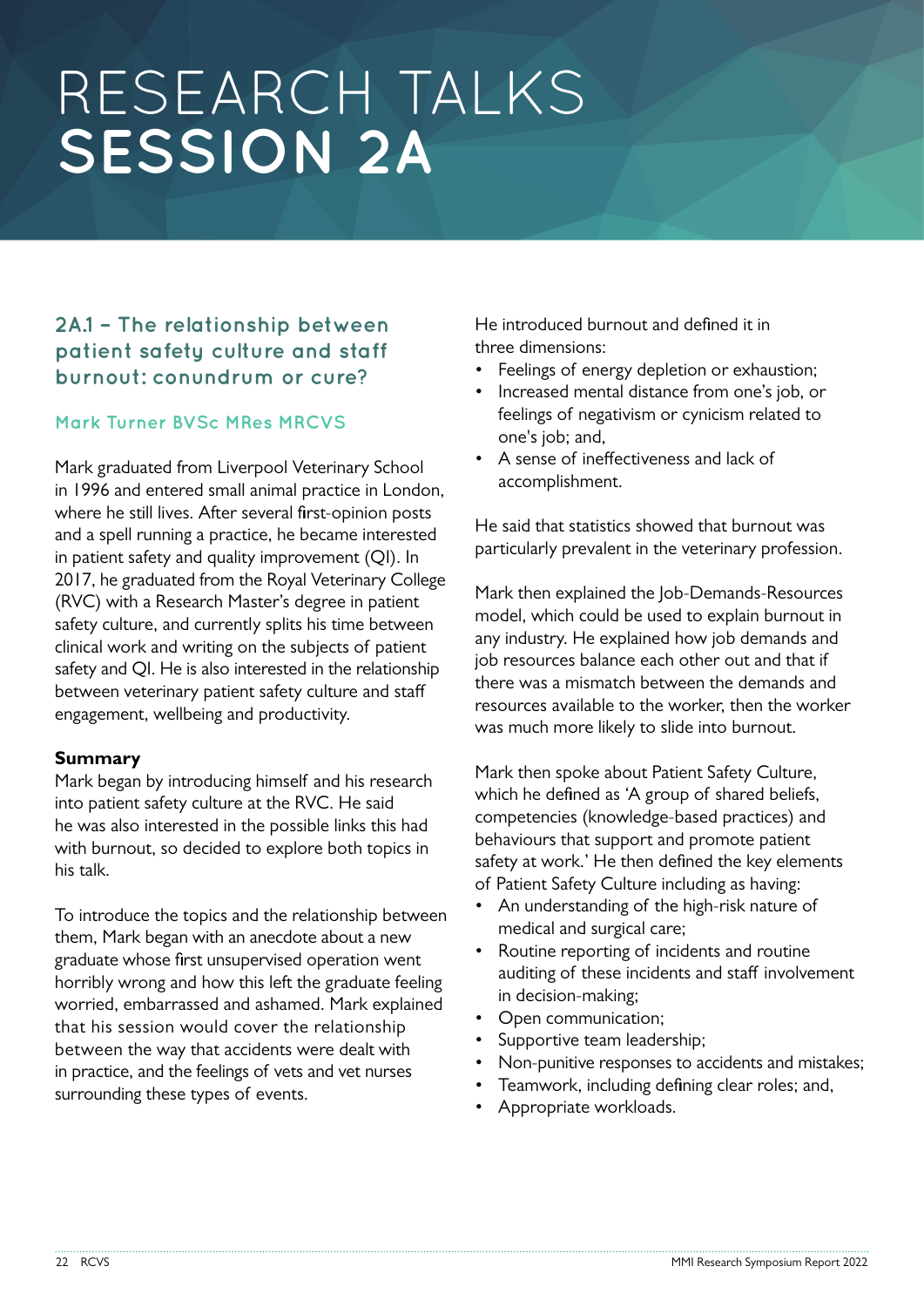He then presented his research into Patient Safety Culture in the veterinary profession, which he carried out by using an online modified medical safety questionnaire. The survey was completed by 335 participants and a range of veterinary professionals from different backgrounds.

Results showed that two-thirds of non-managerial participants agreed that they sometimes had to work in crisis mode, and only 59% of staff felt they would 'always' or 'most of the time' freely speak up if they saw something that might negatively impact patient care. Some 48% said they 'always' or 'most of the time' discussed ways to prevent errors from reoccurring, whilst 33% agreed that if a mistake occurred, it felt like the person involved was being investigated, not the event.

**That two-1**<br>Il participa<br>Py sometin<br>S mode **Resurred**<br>**Resurred**<br>**agre**<br>**to we**<br> **Results showed that two-thirds of non-managerial participants agreed that they sometimes had to work in crisis mode**

This displayed the presence of high workload and work pressure as well as decision-making and levels of supervisor support, all of which linked back to the Job-Demand-Resources model. Mark concluded that patient safety culture in the veterinary profession was composed of a number of key behaviours that mirrored the Job-Demand-Resources model of burnout, and that the current state of veterinary patient safety culture may be contributing to burnout, and lower levels of engagement in vets and vet nurses. He said that if the profession could drive up the level of safety culture than it could improve job satisfaction and reduce levels of burnout.

### **2A.2 – Mindset, resilience and perception of/reaction to workplace challenge in RVNs**

### **Charlotte Bullard (Hons) PGDip VetEd FHEA EEBW**

Charlotte originally began her career in equine science before finding her niche in education. Initially programme managing for an equine training provider in Suffolk, where she oversaw and taught equine therapy and veterinary nursing students, Charlotte later joined the British Veterinary Nursing Association (BVNA) as Education Manager in 2019. She is due to complete her MSc in Veterinary Education from the Royal Veterinary College in autumn 2021, where she completed research in mindset and resilience in RVNs. Charlotte is particularly interested in collaborative working within VN education, alongside the relationships between training, career resilience and retention within the VN profession.

### **Summary**

Charlotte began with the context for her research, stating that whilst workplace stressors within the veterinary workplace and within RVNs were well reported, little was known about the responses that these stressors or challenges elicit in RVNs.

She said the work of RVNs, could be split up into intrinsic and extrinsic motivators. She said veterinary nursing was an intrinsically motivating career in that it comprises meaningful work, but extrinsic motivators, such as working conditions and pay, can often leave veterinary nurses feeling out of control and challenged.

She then explored the veterinary nursing mindset and how this related to facing challenges in the workplace.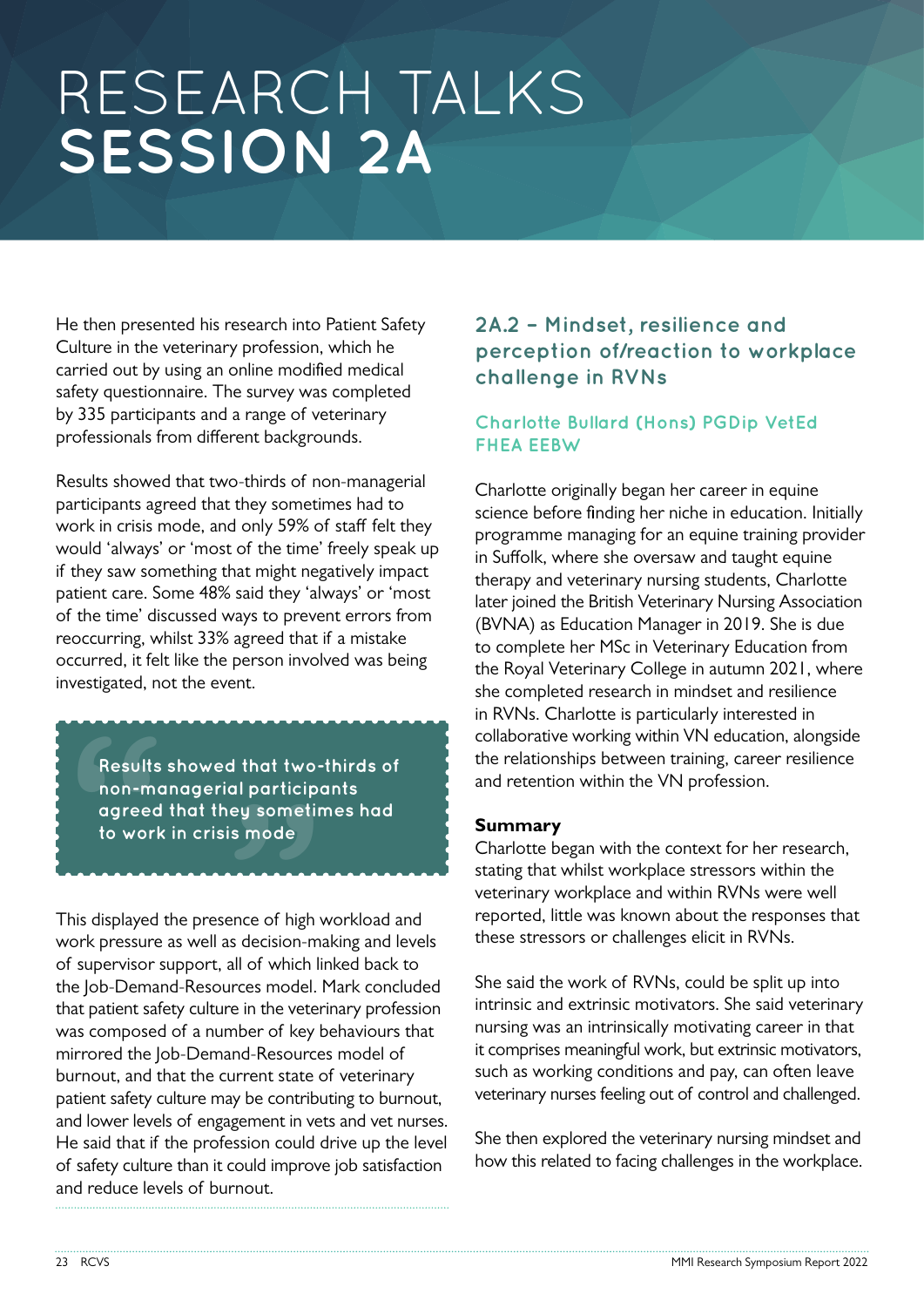According to existing research carried out on veterinary students, the presence of a growth mindset had beneficial effects on psychological wellbeing, stress, anxiety and fear of failure. However, little was known about this in RVNs, whose approaches to learning in the workplace were likely to differ.

Charlotte then defined resilience which, in the context of her study, she defined as having the ability to respond to stress in a healthy way at 'minimal psychological and physical cost'. She stated that the aim of her project was to achieve an overview of what a growth mindset and high resilience looks like in practice for RVNs.

was to<br>what a<br>h resilience<br>r RVNs. The computer<br>
The computer<br>
grow<br>
looks<br> **ARAAAAA The aim of her project was to achieve an overview of what a growth mindset and high resilience looks like in practice for RVNs.**

To collect her data, Charlotte disseminated a questionnaire and received 52 responses. The average mindset score obtained from the data revealed a general growth mindset amongst respondents, whilst the average resilience score came back as average (low end of average). Significant positive correlations were found between both mindset scoring and career satisfaction, and between resilience scoring and career satisfaction. Those identified as having a growth mindset were also shown to perceive a greater proportion of motivating events in the workplace.

However, a significant number of respondents who identified themselves as having a growth mindset, didn't actually demonstrate any key growth mindset traits in their responses. Charlotte noted this could be due to a 'false growth mindset' meaning that individuals may claim to, or genuinely believe, that they have a growth mindset because they feel they are supposed to, but do not reflect the defining characteristics in their actions or behaviours.

Similar results were gained when it came to resilience, which Charlotte said could be explained by espoused theory (factors individuals think drive their behaviours) vs theory-in-use (factors which actually drive behaviours, which often involve a lesser degree of awareness). For example, a veterinary nurse might think they are resilient but will then put the needs of their colleague above their own, which may top them from being able to employ resilience strategies in an effective manner. This could be addressed through the critical analysis framework and reflective practice.

Charlotte concluded by stating that results found positive outcomes associated with growth mindset and resilience in RVNs and that this supported their inclusion in a professional curriculum, even though no relationship was found between the two.

# **2A.3 – Explanatory research on satisfaction in Dutch veterinary practices**

### **Kris van den Bogaard MSc**

Kris is a Marketing Manager for MSD Animal Health in the Netherlands and obtained his Master's degree in management at the Open University in the Netherlands (OUNL). With his Master's thesis on the relationship between employee satisfaction and customer satisfaction in Dutch veterinary practices, Kris opened a new value-added service on satisfaction provided by MSD Animal Health.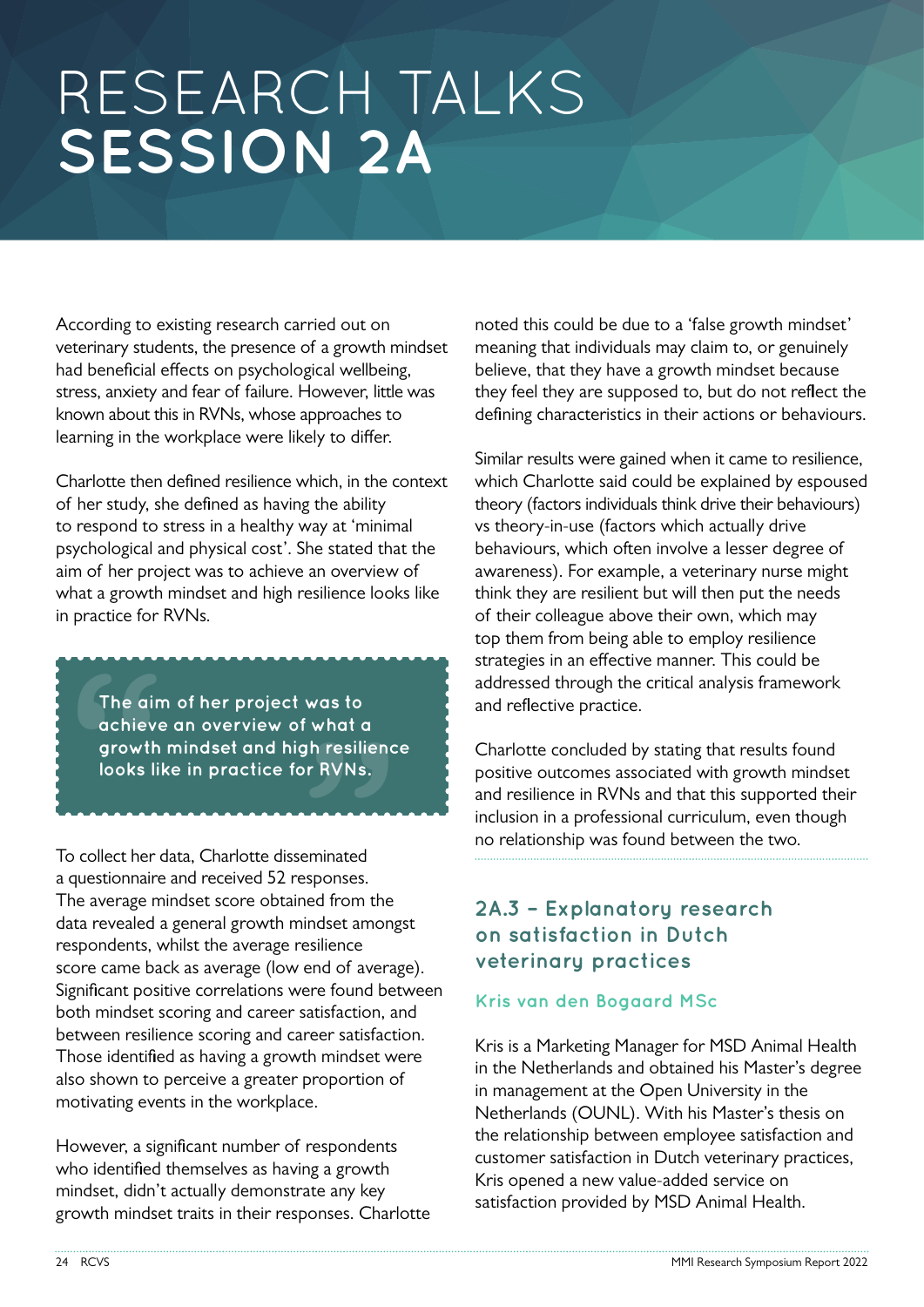### **Summary**

Kris first introduced his Master's thesis '*Do Happy Employees Make Happy Customers?*' and began by explaining the concept behind his research.

Relationship marketing was closely linked to satisfaction and had been investigated many times in other industries but never in the veterinary sector. The aim of Kris' research was to demonstrate this connection for veterinary clinics with a specific focus on Dutch veterinary practices and their customers. His three main variables were employee satisfaction, customer satisfaction, and communication type.

He then moved onto the literature review. Kris gave some definitions of employee satisfaction, which broadly came down to evaluating the general quality and satisfaction that people gain from their current jobs. Satisfied and motivated employees were likely to stay employed for longer and generally resulted in more satisfied customers (who were therefore willing to buy more).

Next, he explained his research model used to measure employee satisfaction (ES) and customer satisfaction (CS). To measure ES, Kris carried out a survey within vet practices that measured five different variables: salary, opportunity for growth, relationship with co-workers, managerial team, training and education. The survey also included an overall satisfaction rating. To measure CS, Kris conducted a survey amongst veterinary practice clients/animal-owners which included three constructs to measure customer expectation, perceived value, and perceived quality. This survey also included questions about overall satisfaction and how pet owners viewed employee satisfaction in vet practice. Kris added communication type as a moderating effect into the overall research model to see if this also impacted employee satisfaction and customer satisfaction.

The survey was sent out to 1,000 Dutch companion animal veterinary clinics who each received an employee satisfaction survey to share with their employees, and a customer satisfaction survey to send to their clients.

Some 84 clinics registered to take part, of which 15 did so. Kris received a sufficient amount of pet owner feedback but didn't get enough responses from employees to use as valid data. Therefore, to help fill out the model, he used the question in the pet owner survey on how they perceived the employee satisfaction of those working at the clinic.

To conclude, Kris explained that through his model he had proven that employee satisfaction had a positive influence on customer satisfaction, and that the positive relationship between employee satisfaction and customer satisfaction was strengthened most by face-to-face communication and least by receiving a letter or card.

He said that happy employees did make happy customers in vet clinics in the Netherlands and overall satisfaction was high. Kris ended with some recommendations for vet clinics, explaining that the way companies communicate was changing and that understanding which kind of communication customers prefer was key – this could be done through research and annual employee and customer satisfaction surveys. He ended the presentation by stating that the best way to increase customer satisfaction was first to invest in employee satisfaction.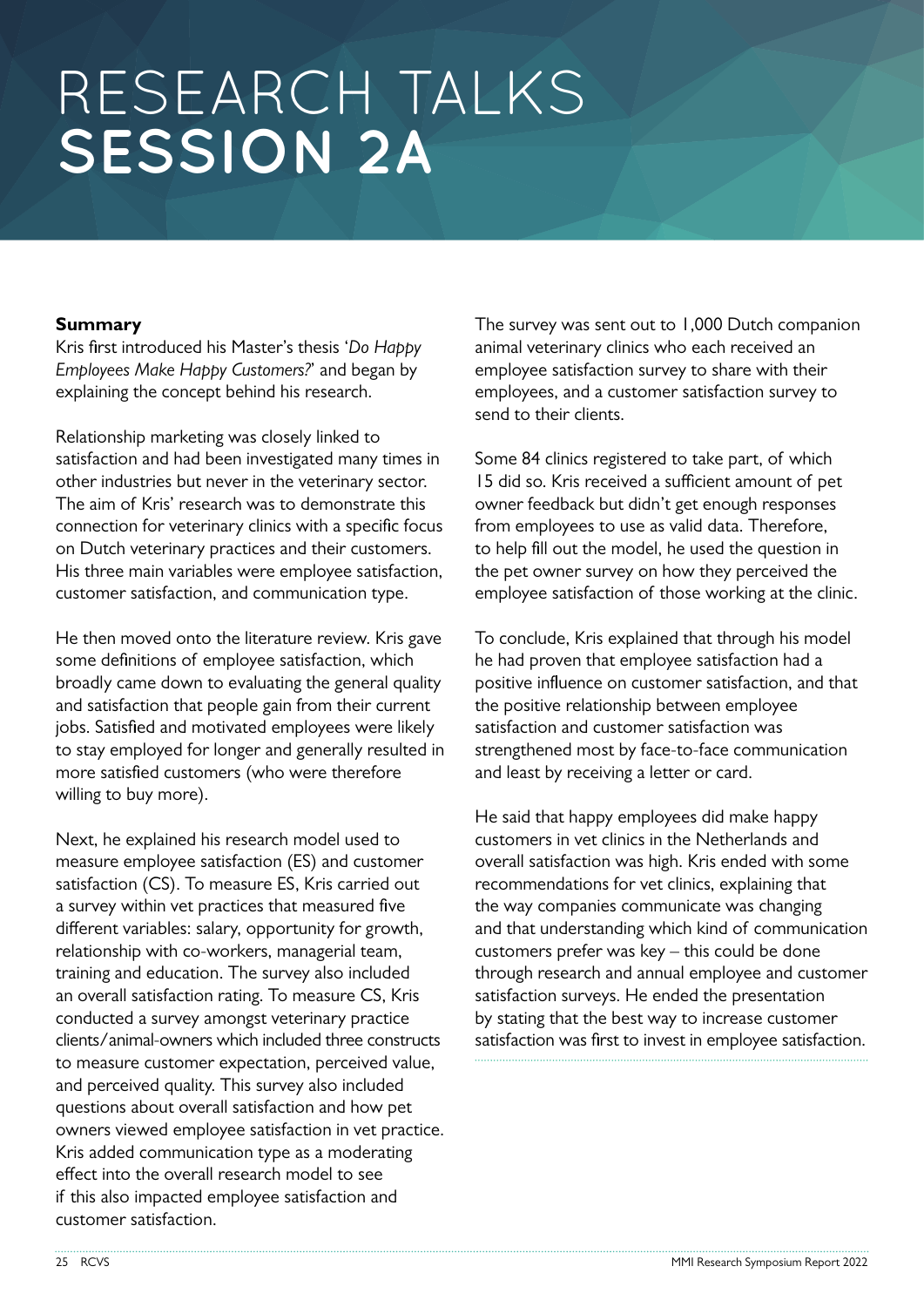# **2B.1 – Students' perceptions of using two mental health apps during the Covid-19 pandemic**

### **Kirstie Pickles BVMS MSc PGCert (Couns Skills) PhD CertEM (IntMed) DipECEIM MRCVS**

Kirstie joined the University of Nottingham in September 2020 as a Clinical Assistant Professor in Equine Medicine. She graduated from the University of Glasgow in 1996, completed a residency and PhD at the Royal (Dick) School of Veterinary Studies in Edinburgh and became a diplomate of the European College of Equine Internal Medicine in 2009. She has worked in both clinical practice and academia in the UK, USA and New Zealand and is passionate about teaching, equine medicine, and neurodiversity and wellbeing in the veterinary profession.

### **Summary**

Kirstie explained this was a pilot study set up shortly after she joined the University of Nottingham in September 2020 when the country was already in the midst of the coronavirus pandemic. She said that there was already clear evidence from studies that levels of depression, anxiety and stress had increased in the first four-to-six weeks of lockdown and that this had disproportionately affected those aged 18-to-24. Because of this, the university decided that an internet-based intervention such as a smartphone app may help students get around barriers to seeking help – including lack of time and stigma – while supporting them during remote learning.

The study received ethical approval from the University of Nottingham and then a call to participate in the study was put across to veterinary students across all year groups in October 2020. Anybody who replied to say they were interested in the study was given a virtual briefing and shown how the apps would work.

If they were still interested, they would then give their informed consent while also being made aware of all other available support networks.

The apps chosen for the study were a meditationbased app called Smiling Mind and a cognitive behavioural therapy-based app called Mindshift, which also allowed for mood tracking. Participating students were randomly allocated to one of these apps for a period of eight weeks and then would swap over to the other app for a further eight weeks.

In the Smiling Mind app, students were asked to complete an introduction to mindfulness module and then access the app as much or as little as they wanted, while sharing their data usage, for example, time spent meditating, with the researchers for the purposes of the study. With Mindshift, participating students were asked to rate their current levels of various different feelings including, for example, stress or anxiety, while giving specifics about why they felt this way. Students were asked to log mood on at least a daily basis to allow for real-time tracking of thoughts and feelings.

During the study, the Warwick-Edinburgh Mental Wellbeing Scale (WEMWEBS) was used to measure wellbeing. Participating students were asked to provide their thoughts and feelings anonymously at the start of the study, midway and then at the end of the study. Surveys gauging their thoughts on the apps were also distributed to participating students.

Kirstie said that 28 students participated in the study with 20 of those completing all 16 weeks of the study, with 17 of those returning a full WEMWEBS score. For the majority of participants, there was a clear personal preference for one app over the other, with only four of the participants remaining fully engaged with both of the apps.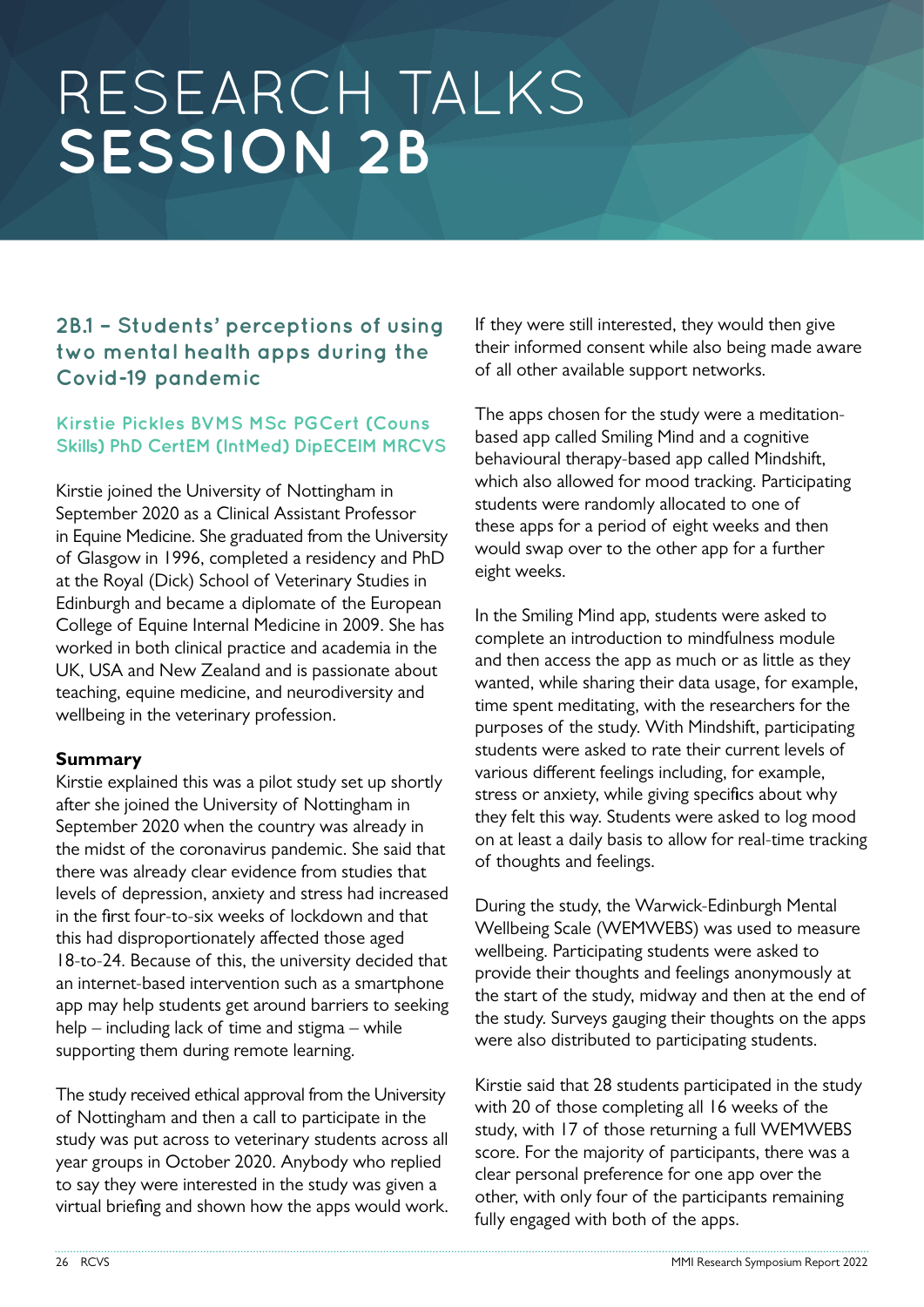Positive comments about the Smiling Mind app were that students liked the meditation exercises and found them calming and an aid to sleep. Positive comments about Mindshift was that it was quick to use and allowed them to better reflect on their current mood.

Negative feedback voiced by participating students about Smiling Mind was that it was time-consuming and there was a lack of engagement with the meditation exercises. For Mindshift, negative feedback included that it was complicated, and actually made some students feel more anxious.

When asked what they gained from using the apps, 10 of the 17 students who completed the study said the apps had improved their wellbeing, three said they had no effect, three said they did not improve wellbeing and one said they negatively impacted their wellbeing. Looking at the free text answers, eight of the participants said the apps improved their self-awareness, three said they led o them become more mindful, and two said they improved their sleep.

The final part of the study was a survey sent to participants 12 months on from completing the study, to see who was still using either of the apps. Sixteen participating students completed this followup survey and, of those, two were still using the Smiling Mind meditation app, none were using the Mindshift app, while five had shifted towards using another wellbeing-based app called Headspace.

To conclude, Kirstie said that there were some limitations to the study, including a small sample size, the overwhelming impact of Covid-19 and the associated restrictions, and the sheer amount of data generated which was difficult to track. She said it was clear there was no one-size-fits all approach to using apps for wellbeing, and that people may need to try several different ones until they find something that suits them best. She also said there could now be further focus group discussions to better understand what students felt about the apps.

# **2B.2 – Using a co-created interactive game to engage students with mental health awareness**

### **Sabine Tötemeyer DiplBiol PhD MA (Higher Ed) SFHEA**

### **Georgina Bladon BVSc PGCert (VetEd) PGCHE MRCVS SFHEA**

Sabine Tötemeyer's full biography can be found on Page 15 of this report.

After qualifying from the University of Liverpool in 2016 as a vet, Georgina Bladon worked in a small animal first-opinion practice for two years. She discovered her love of teaching when helping vet students and owners in practice, and so undertook a Postgraduate Certificate in Veterinary Education at the University of Nottingham. Georgina now works as a teaching associate at the University, and has a particular interest in supporting student wellbeing and preparing students for potential challenges they may face in clinical work.

### **Summary**

Georgina led this talk which also related to the mental health awareness training that had been integrated into the University of Nottingham's veterinary curriculum, as discussed in two previous talks during the morning sessions (see pages 14 and 15).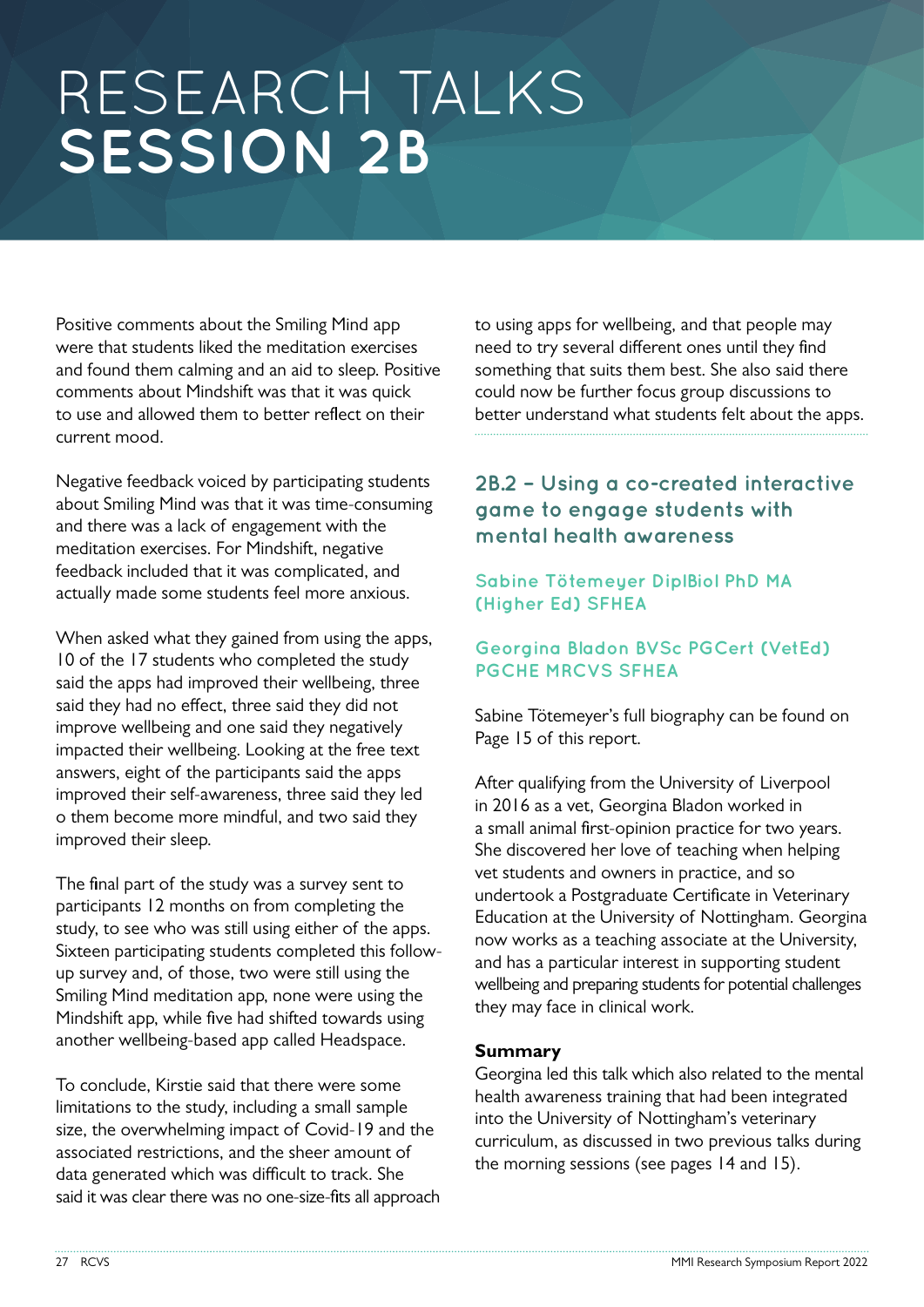The specific focus of her talk however was on the design of a board game designed to help share the importance of mental health awareness with the students. In designing the game, they started with an initial planning stage to come up with what they wanted it to look like, based on a few starting principles: that it would be a group activity, that it would a physical board game with physical counters, and that it would have different scenarios to discuss, including potential crisis scenarios. However, their initial vision had to change due to the pandemic so that everything could be delivered online.

In order to adapt to the circumstances of the pandemic, they used an open-source online platform to create the scenarios and used peer facilitators to share the game over video-networking platforms with their small group. When they decided on how to design the content of the game, the framework was set to follow the progression and development of a veterinary student over a period of time. In order to make this realistic, they had students to help them trial the game and come up with realistic scenarios and discussion points.

As to why they used student co-creators, Georgina said the University was lucky to have a pool of 21 students across the year groups who were interested in mental health and peer-coaching, and they were used to provide the feedback on what would and wouldn't be successful and relevant. The student peer-facilitation process itself involved students who were further on in their course, helping to guide small groups of five-to-six first-year students through the game. This factor was important, as the peer facilitators were seen as more relatable and approachable than faculty members.

In terms of the game content, it was designed to follow a fictitious student through their first year in vet school. The students in the group would pick up a scenario for the fictional student in the game that would either add or remove stress in the character's 'stress bucket'. These scenarios also served as discussion points for the group to talk about how they might help or intervene if a friend encountered one of the stressful situations. Sometimes the students would also be asked to decide on an outcome from the scenario.

Students taking part in the game<br>were asked to think about what<br>would be in their 'wellbeing<br>toolbox' to help deal with the<br>scenarios encountered stud<br>
stud<br>
were<br>
woul<br>
toolb<br>
scen<br>
and and **were asked to think about what would be in their 'wellbeing toolbox' to help deal with the scenarios encountered**

Students taking part in the game were asked to think about what would be in their 'wellbeing toolbox' to help deal with the scenarios encountered – including both short-term measures, for example, taking a dog for a walk, talking to a friend, to make them feel better, and long-term strategies, for example, exercise, new sleep routine, improved diet, to improve their wellbeing.

There was positive feedback about the game with 65 out of 88 of the initial comments from students saying they were enjoying the game. Reasons cited for this included that it led to natural conversations about wellbeing, made them aware of support services, felt relevant to them and their lives, and helped to reduce stigma. Negative or challenging comments from some students were that it was too long, would be better delivered face-to-face, and that it was presenting a simplistic or unrealistic view on student mental health and wellbeing. The peer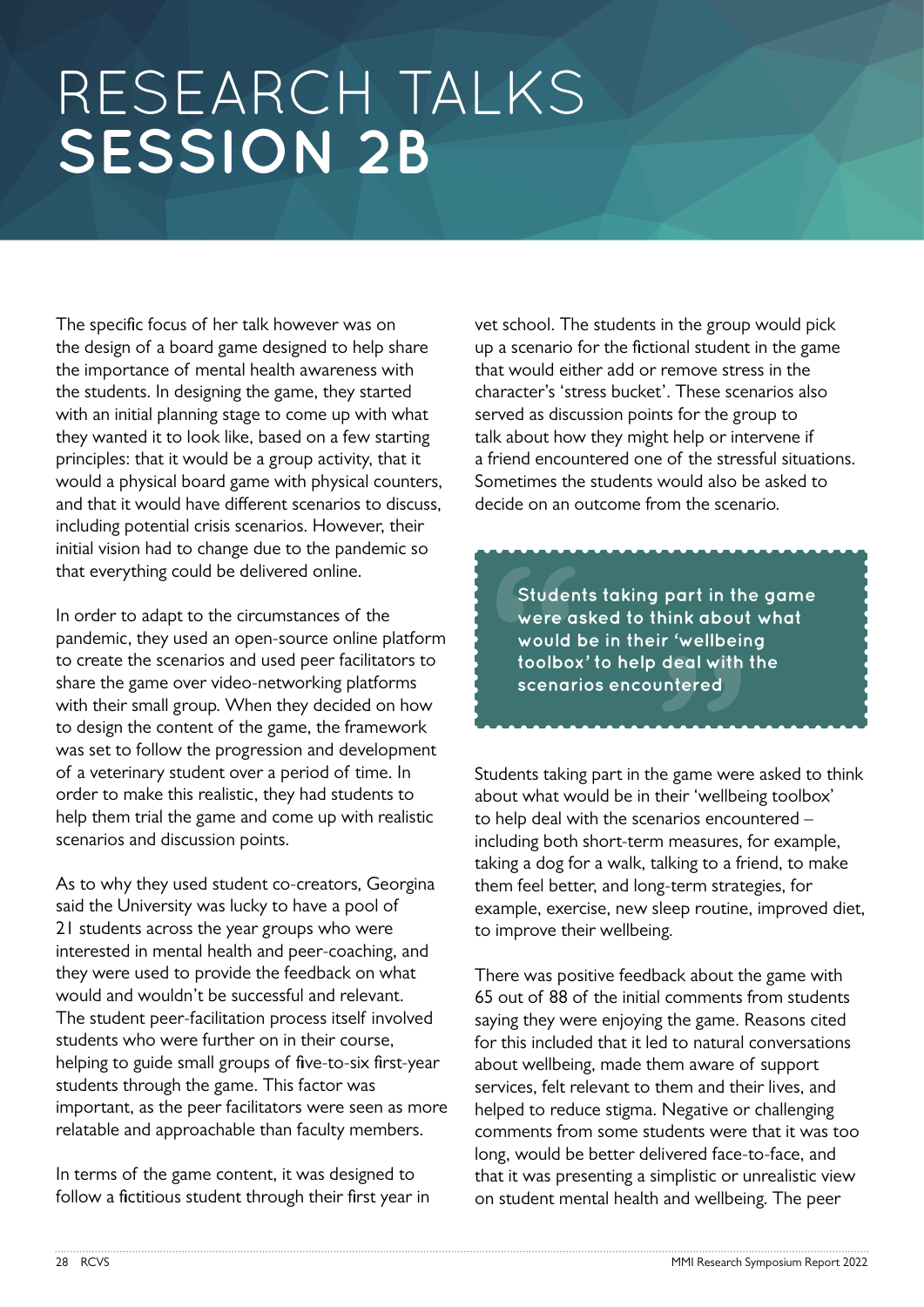facilitators fed back that, overall, it was a rewarding experience for them, although levels of discussion could vary from group-to-group.

In terms of what the university learned, Georgina said the discussion opportunities that arose from the scenarios were invaluable. They were now planning to continue to play the physical game in small groups, and were looking at adapting it for other courses and universities.

# **2B.3 – Emotional intelligence and its relationship with work engagement amongst veterinary surgeons in UK veterinary practice**

## **Sharon Cooksey BVSc MBA MRCVS**

Sharon began working as a houseman at the Royal Veterinary College Equine and Large Animal unit and then moved into mainly equine practice for 16 years. In the late 2000s, a move into the pharmaceutical industry brought experience in technical, sales and marketing management roles and led to a desire to understand more about particularly the human component of businesses. In December 2020, she gained an MBA distinction from the University of Liverpool and was awarded student of the year. In 2021 she began a PhD to discover a robust measure for, and the drivers of, wellbeing (engagement) in UK-practising vets.

### **Summary**

Sharon started her talk by explaining the three fundamental principles behind emotional intelligence (EI):

- Emotions play an important role in daily life;
- People may vary in their ability to perceive, understand, use and manage emotions; and,
- These variances may affect individual adaptation in a variety of different contexts, including the workplace.

She added that EI was distinct from cognitive intelligence, as it encompassed both our personalities and how we behave, and could also be termed 'emotional self-efficacy'. She said EI was created and continually remodelled by how we see ourselves.

She said that one of EI's key theoreticians, Professor K V Petrides, argued that EI can be advantageous in some situations and roles but not others, and that there was a 'dark side' to individuals with high EI as it could lead to greater mood deterioration in some circumstances and could also sometimes be associated with narcissistic tendencies.

She explained that, though it's not a widely accepted interpretation of EI, it has been seen by some as a 'personal resource' like self-esteem. She said this was because EI was related to how well we can control our own environment and the resources at our disposal to buffer against negative emotions around stress and burnout, while boosting the desirable impact of challenging job demands on our motivation.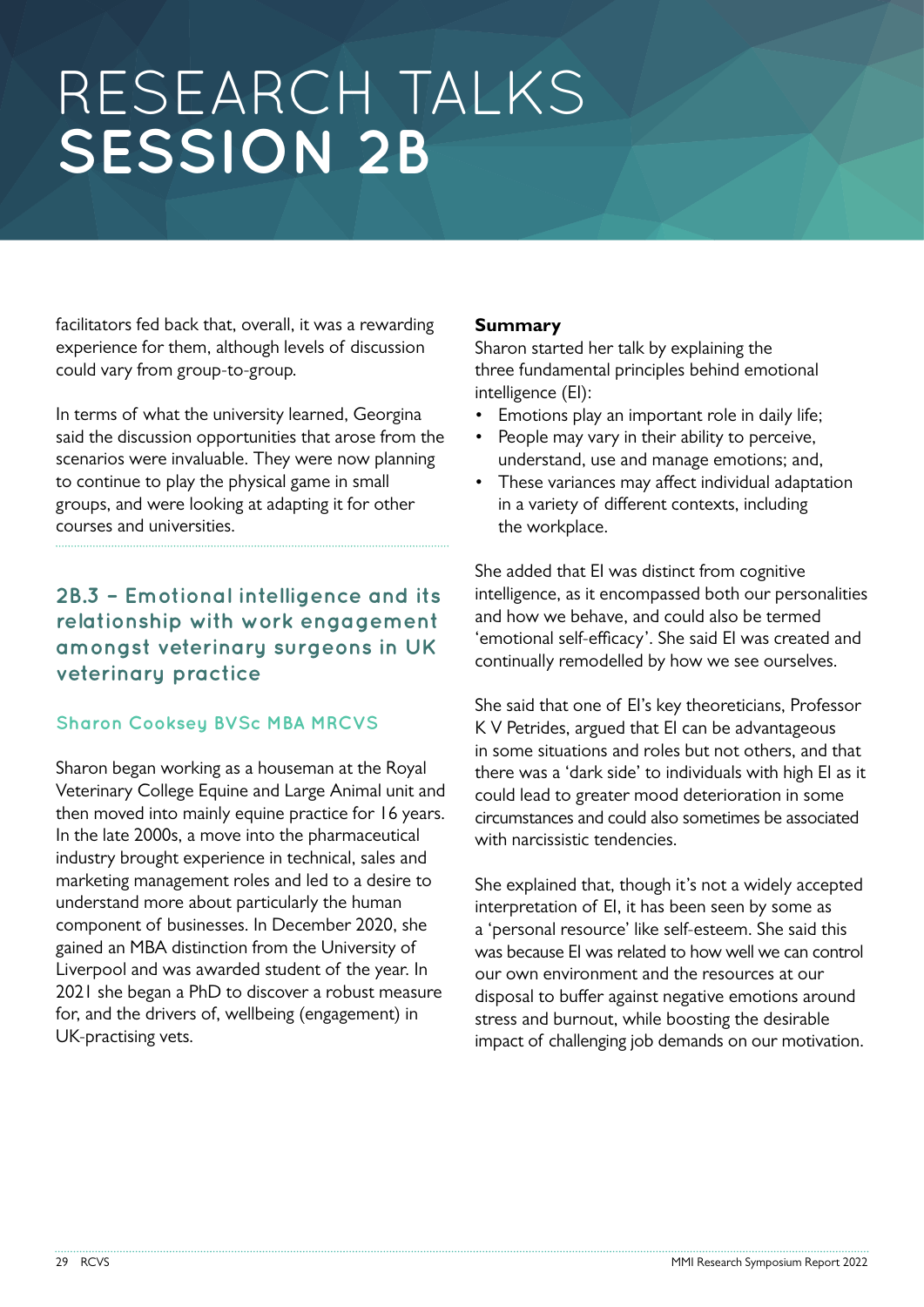In terms of her research in measuring an individual's EI, Sharon said that this was done via a questionnaire that broke down EI into four quantifiable factors, which were further broken down into facets. These were:

- Wellbeing: self-esteem, trait-happiness and trait-optimism
- Sociability: social-awareness, assertiveness and emotion management
- Self-control: stress management, emotion and impulse control
- Emotionality: emotion perception, emotion expression, relationships and trait-empathy

As part of her research, Sharon also measured work engagement amongst participants, defined as 'the mental state where employees feel free with physical energy (vigour), are enthusiastic about the content of their work and the things they do (dedication), and are so immersed in their work activity that time seems to fly (absorption).' In order to measure work engagement, study participants were asked to complete The Utrecht Work Engagement Scale for Students (UWES–9S).

For her study, which was conducted via anonymous questionnaire in April 2021, Sharon had a total of 424 participants, of whom 348 gave full responses that qualified for the study results. The participants were drawn from across the veterinary sector and different age groups, and also included non-UK graduates (17%). In analysing the results, the first aspect Sharon looked at was the correlation between the EI scores and work engagement scores amongst participants. The strongest correlation was between the well-being factor within EI and the overall level of work engagement.

She then looked at whether individual EI trait factors were a good indicator of positive work engagement scores. Sharon found that on a simple analysis all high levels amongst all EI factors were positively correlated with high work engagement scores. However, a more detailed analysis confirmed that, within the EI factors, high well-being was the most correlative with high work engagement. She said that this may indicate that there was a particular EI profile was based around high wellbeing that was particularly well suited to the veterinary practice setting. As for other factors, Sharon found there was no statistically significant difference in the age of participants as regards EI and work engagement scores, noting that this bucked the trend amongst the general population, where EI tends to increase with age.

Sharon then considered whether her research demonstrated that EI could aid in improving mental health amongst veterinary surgeons and left delegates with some thoughts to consider. These included that individuals with EI may be more willing to seek help with mental ill-health such as depression and anxiety, and the fact that high EI tended to be associated with personality traits such as confidence, cheerfulness and life satisfaction.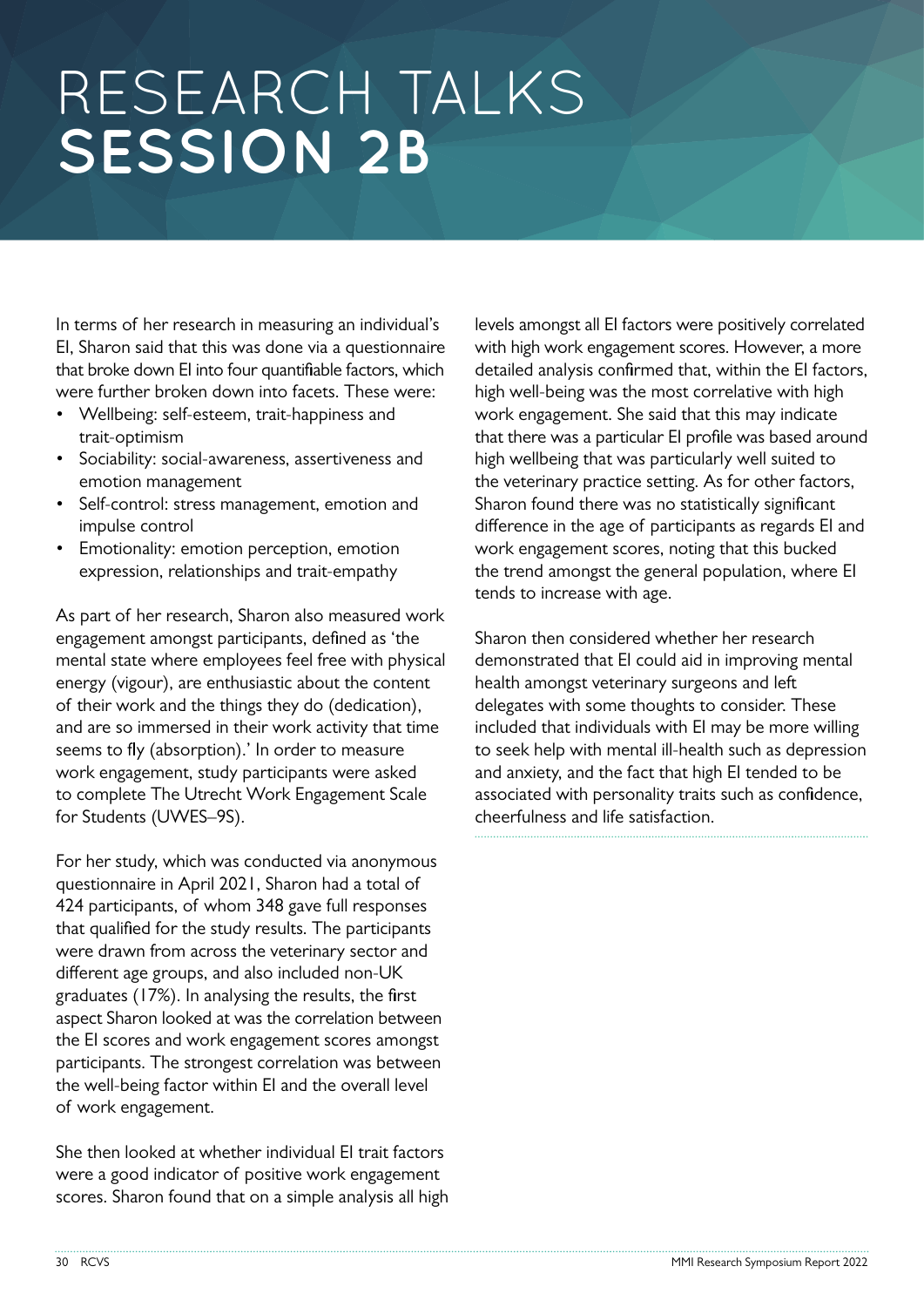# **STRATEGY AND CLOSE**

# **Mind Matters Initiative 2022 to 2027 Strategy and Close**

For the final part of the day, Professor Susan Dawson, Chair of the Mind Matters Taskforce, gave an update to delegates on the upcoming five-year strategy for the project, explaining that, since the project's launch in 2015, it had grown significantly in scope and reach, and that the initiative's strategy and areas of focus needed to change accordingly.

Susan said the strategy, which will be published alongside an evaluation of the impact of the first five years of MMI, will serve to:

- Celebrate and promote the work of MMI;
- Support continued engagement with key stakeholders;
- Clarify MMI's key areas of focus for the next five years; and,
- Identify and communicate key KPIs which will serve as a measure for success and assist with future evaluation

Susan then went on to outline the key areas of strategic focus for the next five years, noting that Covid-19 and the post-pandemic recovery was a theme cutting across all of MMI's work, as demonstrated by the introduction of virtual/hybrid events.

### **Research**

Susan said the first key area of strategic focus was research, noting that the volume of research into veterinary mental health and wellbeing had significantly grown since MMI's launch, and that therefore the initiative needed to play a role in learning from, engaging with, and promoting this research in order to achieve better mental health outcomes for the professions.

The Sarah Brown Mental Health Grants and the SVN Wellbeing Survey were two key current activities that came under this focus and that, in the future, MMI was planning to further develop its resources to include key pieces of research relevant to the initiative's work and aims. There were also plans to increase the support available to researchers and bring this within the scope of MMI's core activities.

#### **Students**

For the next strategic priority, Susan reiterated that MMI is for the entire veterinary community and that veterinary and veterinary nursing students, as the future of the professions, were an area that the initiative wanted to prioritise in terms of support. This was particularly the case because Covid-19 had made learning much more challenging and left many students feeling isolated.

She said that recent student-focused events and projects such as VetKind, the Student Veterinary Nursing Wellbeing Survey, and the discussion forums for both veterinary and veterinary students would be used to inform future work.

Other student-focus projects included a studentspecific version of the MMI Kite App, which was due to be released in 2022.

She added that, in delivering on this strategic aim, MMI would continue to work closely with the Association of Veterinary Students on the MMI Taskforce and was also now welcoming Macauly Gattenby, who was joining the Taskforce as a British Veterinary Nursing Association (BVNA) Student Representative.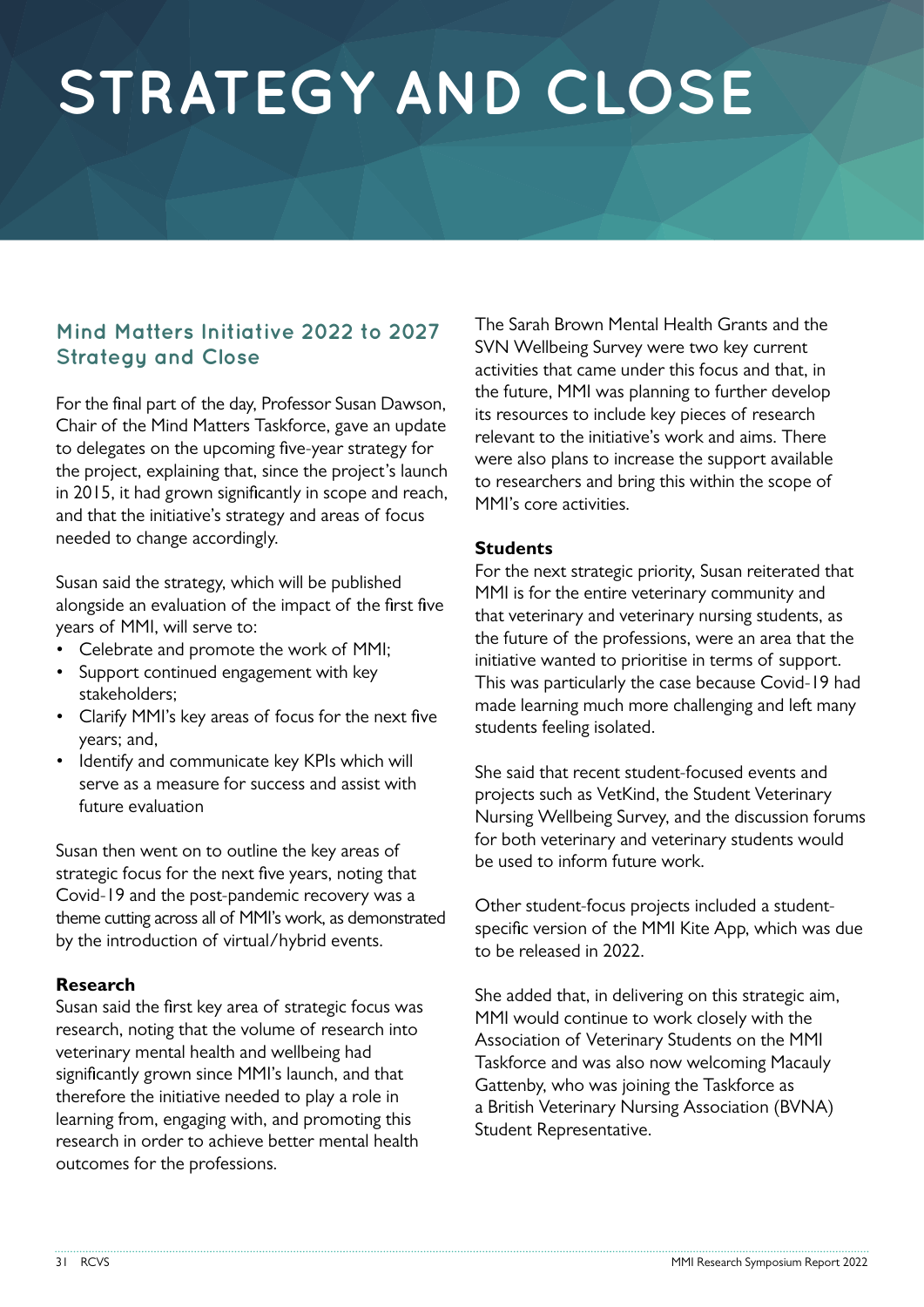# **STRATEGY AND CLOSE**

### **The veterinary nursing profession**

The next area of strategic focus was the veterinary nursing profession. She said that some of the initiative's biggest supporters have been veterinary nurses who had been vital in helping to get messages out to the professions about mental health and wellbeing. For example, more than 50% of those who have attended MMI training sessions and webinars were VNs.

However, she added that there was sometimes an impression that MMI was 'iust for vets' and that it was therefore not enough to say nurses were included in the project, but that they needed to feel like they belonged to it, hence the initiative would be actively seeking their views and input.

This was why the mental health and wellbeing of nurses and student nurses was being made a priority area of strategic focus, and the outcomes of the SVN Wellbeing Survey and Discussion Forum would be key in helping to inform future work with RVNs and SVNs.

Susan told delegates that MMI would be addressing the issues that affected VNs either specifically or disproportionately such as time for self-care, financial struggles, and juggling caring responsibilities with work and study.

Referencing the survey, she said its results had highlighted incivility and bullying within the professions as a serious problem and that, as a result, MMI and BVNA had worked together to take a stand against bullying as part of Anti-bullying Week in November 2021, including with a dedicated webinar. She added that MMI would continue working with BVNA on tackling bullying and incivility.

#### **Equality, diversity, inclusion and civility**

In talking about this strategic priority, Susan said that research demonstrates how inequality and discrimination contributes to mental ill-health and that, likewise, people with mental ill-health are frequently subject to discrimination. She said that, with equality, diversity and inclusion being so inextricably linked with mental health, it was important for MMI to make it an explicit priority and to vocally champion these issues.

o to for ad<sup>1</sup><br>ed to have<br>they also<br>pport if th<br>uggling. **Process**<br> **Vete**<br> **peop**<br> **and**<br> **the a**<br> **need**<br> **them Veterinary leaders were often the people who others go to for advice and who are expected to have all the answers, but that they also needed sources of support if they themselves were struggling.**

Earlier this year MMI had announced its new 'Championing Equality' training course, in collaboration with the British Veterinary Ethnicity & Diversity Society (BVEDS), the British Veterinary Chronic Illness Society (BVCIS), Vetlife, and the British Veterinary LGBTQ+ Society. She said this course would run throughout 2022 with each of the above groups contributing to the development and delivery of the course, including providing case studies on how inequality, stigma and discrimination can impact mental health. MMI would also continue to work closely with the RCVS Diversity & Inclusion Group to make progress in this area.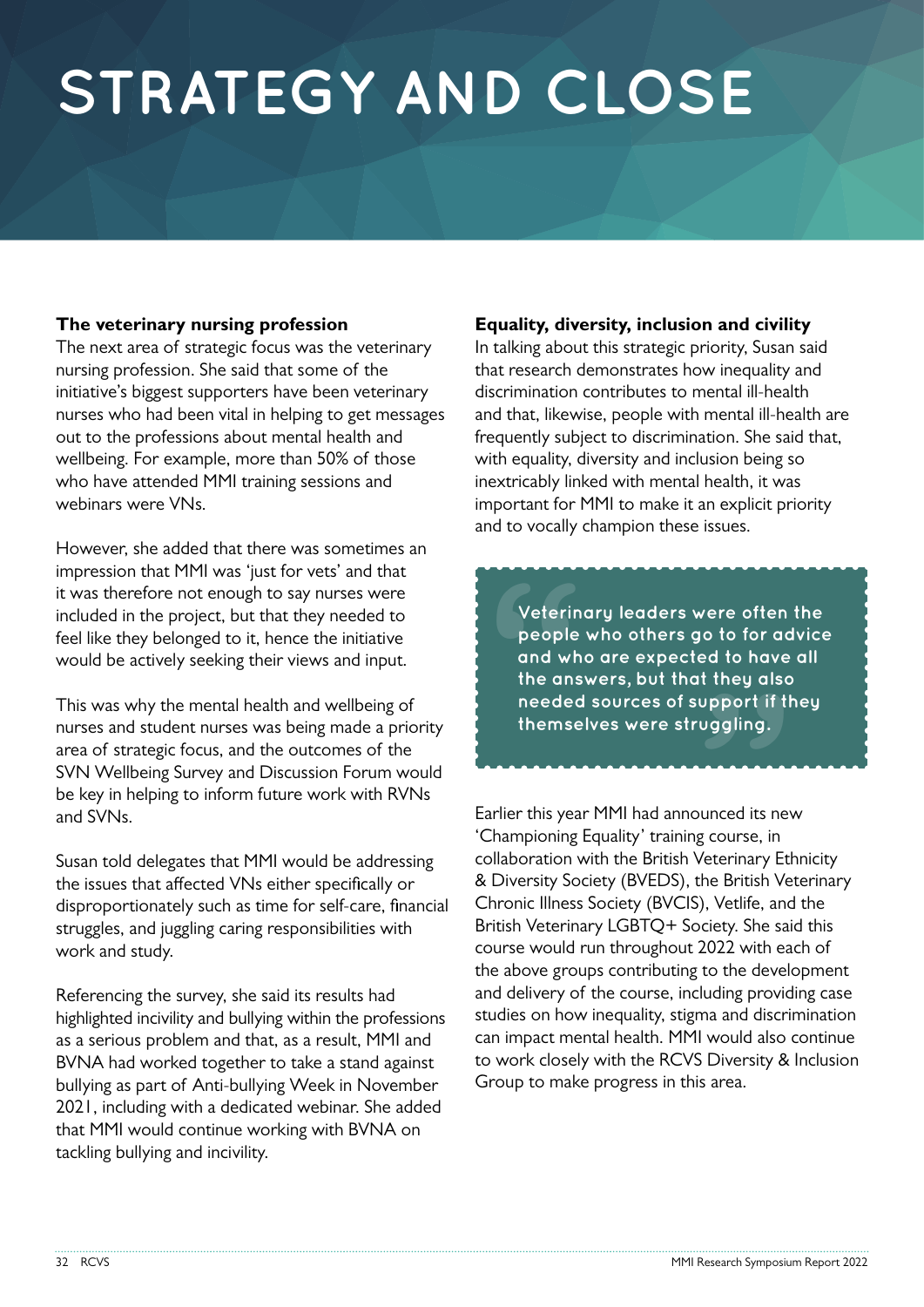# **STRATEGY AND CLOSE**

### **Leadership**

The next strategic priority Susan spoke about was leadership, focusing on making sure veterinary leaders were equipped with the tools to manage conversations around the mental health and wellbeing of their staff, as well as being able to look after their own mental health and wellbeing.

She said that veterinary leaders were often the people who others go to for advice and who are expected to have all the answers, but that they also needed sources of support if they themselves were struggling. She added that this was a trend that became particularly apparent throughout the pandemic as leaders were the ones who had had to stay strong for the rest of the team.

Earlier in 2021, Susan said MMI had held an online 'Campfire Chat' on leadership in the pandemic, and the challenges which came with it, to give leaders the chance to connect and discuss the best ways to deal with certain situations.

### **Widening the conversation: beyond mental health awareness**

For this strategic priority, Susan said that MMI and other organisations had done important work in encouraging open conversations around mental health and wellbeing. Raising awareness had been a key priority of the initiative from its very outset and, although work remains to be done, there had been great success in this area, for example, mental health and wellbeing now featured prominently as a discussion topic at most veterinary congresses.

However, she said that in order to move the conversation on, MMI was now proposing a move beyond a focus on mental 'health' and wellbeing and instead looking at a more open discussion of mental *illness*, including severe mental illness. She

said this would ensure that the initiative does not alienate those experiencing these conditions and is relevant to them and their lives.

She added that, as part of this priority, MMI would aim to lead the way with conversations about neurodiversity, including supporting neurodiverse individuals within the veterinary workforce.

#### **Conclusion**

In her conclusion, Susan thanked all those who attended the Symposium, saying that everyone there clearly cared deeply about the mental health and wellbeing of the veterinary professions and had the great privilege of hearing fascinating insights into the current research going on the field.

She said Mind Matters would continue to work with different organisations from across the veterinary industry both in the UK and beyond to keep mental health at the forefront of people's minds in order to break down stigma and move towards a more positive future.

In her final remark she said that a mentally healthy veterinary workforce was important not only for the industry, but for the animals the veterinary professions cared for.

Susan said everyone wanted the best for the industry and those who work so tirelessly to keep it going. If their mental health is not adequately addressed, it's not just those people who will suffer, but the animals that rely on the veterinary professions to keep them safe and well.